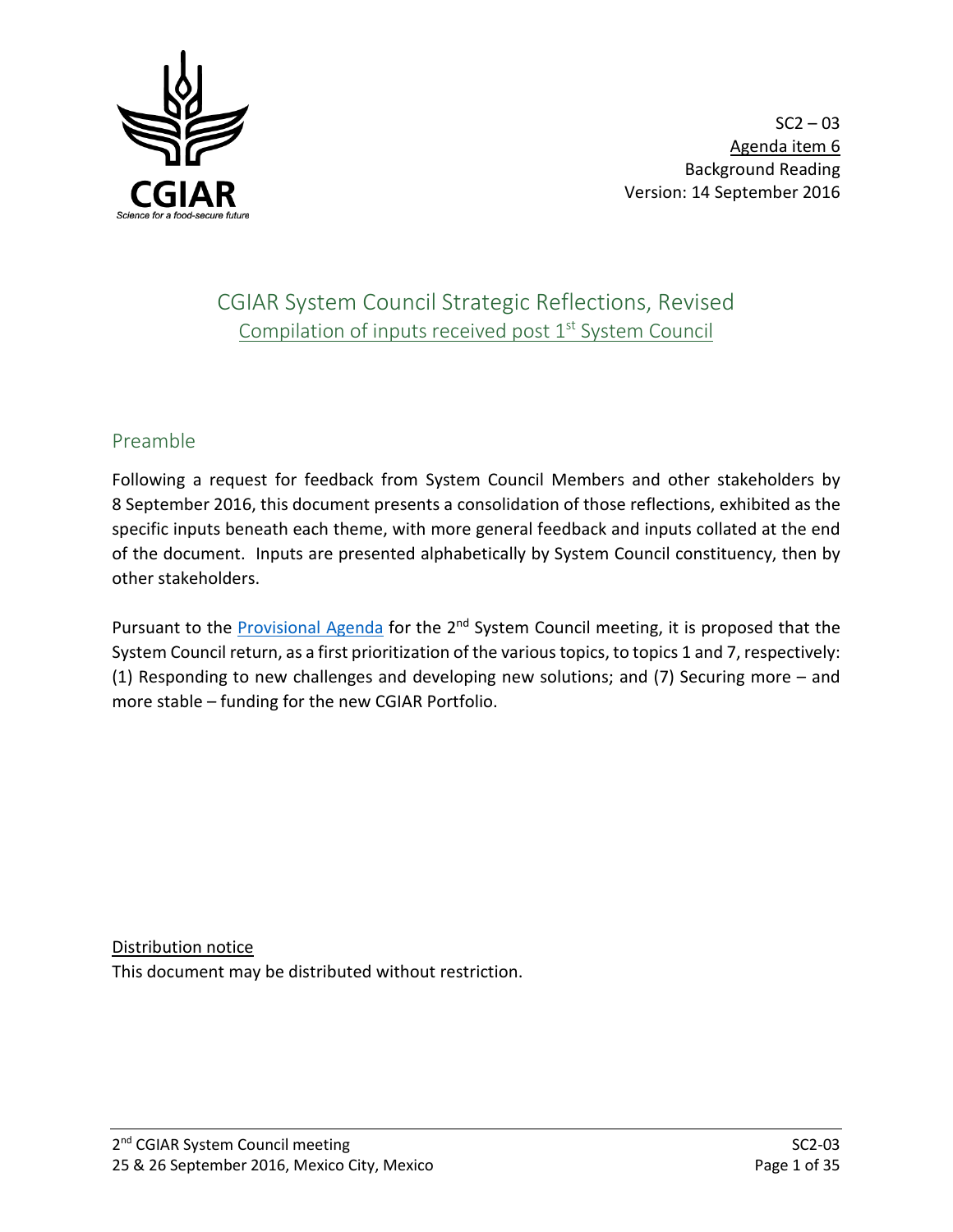## Part A - Introduction

- 1. At its inaugural meeting (12 July 2016, Paris), the System Council set aside quality time to reflect and brainstorm, to contemplate bigger things: hopes; expectations for the future; and ways in which the Council could contribute most significantly to the vital work and long term relevance and effectiveness of CGIAR.
- 2. At the conclusion of what was agreed were preliminary, but important discussions, the Council identified seven 'buckets' – as the themes that resonated most strongly, and called for more detailed reflection over the coming months.
- 3. Between 9 August and 8 September 2016, the System Council was invited to 'self-select' areas upon which to provide additional inputs, to further inform conversations at the System Council's 2<sup>nd</sup> meeting. During that same period, other stakeholders also provided inputs, thus enabling the System Council to have a rich source of additional input on which to take these topics forward.
- 4. The following pages reproduce the account of the System Council's reflections as per the record dated 8 August 2016, and provided via email the Council members on 9 August 2016, and incorporates comments subsequently received. The comments are grouped according to each theme, with general comments reproduced at the end of the document.
- 5. Noting the range of inputs, it is topics 1 and 7 that appear to have resonated most strongly. Consequently, these two topics have been proposed in the System Council's provisional agenda for deeper reflection.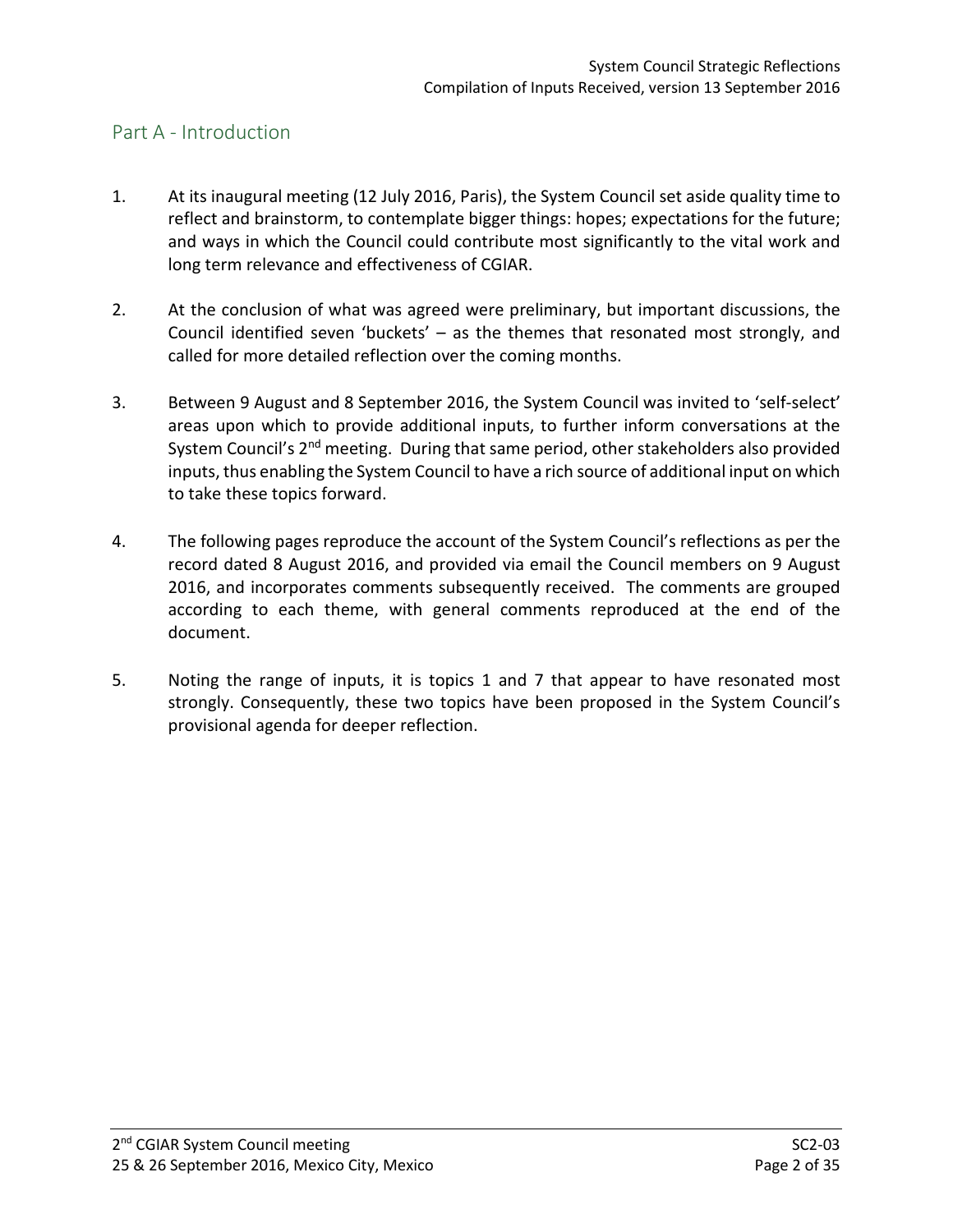# Part B - The seven themes ('the buckets') and Council and other stakeholder inputs

| Broader System Council written inputs, not specifically attributable to 1 'bucket'  29 |  |
|----------------------------------------------------------------------------------------|--|

*In the material that follows, the theme as elaborated in the 8 August 2016 is reproduced, and immediately thereafter, inputs from System Council and other stakeholders follows.*

# <span id="page-2-0"></span>*1. Responding to new challenges and developing new solutions*

The landscape of agricultural research for development is evolving rapidly. The world faces new, more complex, and more interrelated challenges, such as achieving food security in the face of climate change; reducing deforestation, biodiversity loss and water scarcity; creating meaningful employment for a rapidly growing youth population; and producing not only more food, but more nutritious food, in rapidly globalizing agri-food markets serving increasingly urbanized populations.

Within these changes there are complex and complicated questions: what is the role of livestock in a sustainable future? What is a healthy diet and what should we do to achieve it? Without good science, solutions to one problem can exacerbate another: hundreds of billions of dollars of agricultural and food subsidies actually work against sustainable outcomes. We need interdisciplinary and transdisciplinary solutions.

Biotic and abiotic stresses are changing more rapidly than ever before. CGIAR genebanks safeguard the world's largest germplasm collections for staple food crops, and enable scientists to respond to new stresses, and to continue to advance production and productivity. This is a one of our key comparative strengths and advantages.

Right now, there are 62 countries – or one-third of the countries on the planet – that either have conflict or are considered fragile – some, the entire country; some, significant regions. Very few organizations on this planet have the footprint – the global footprint – and a presence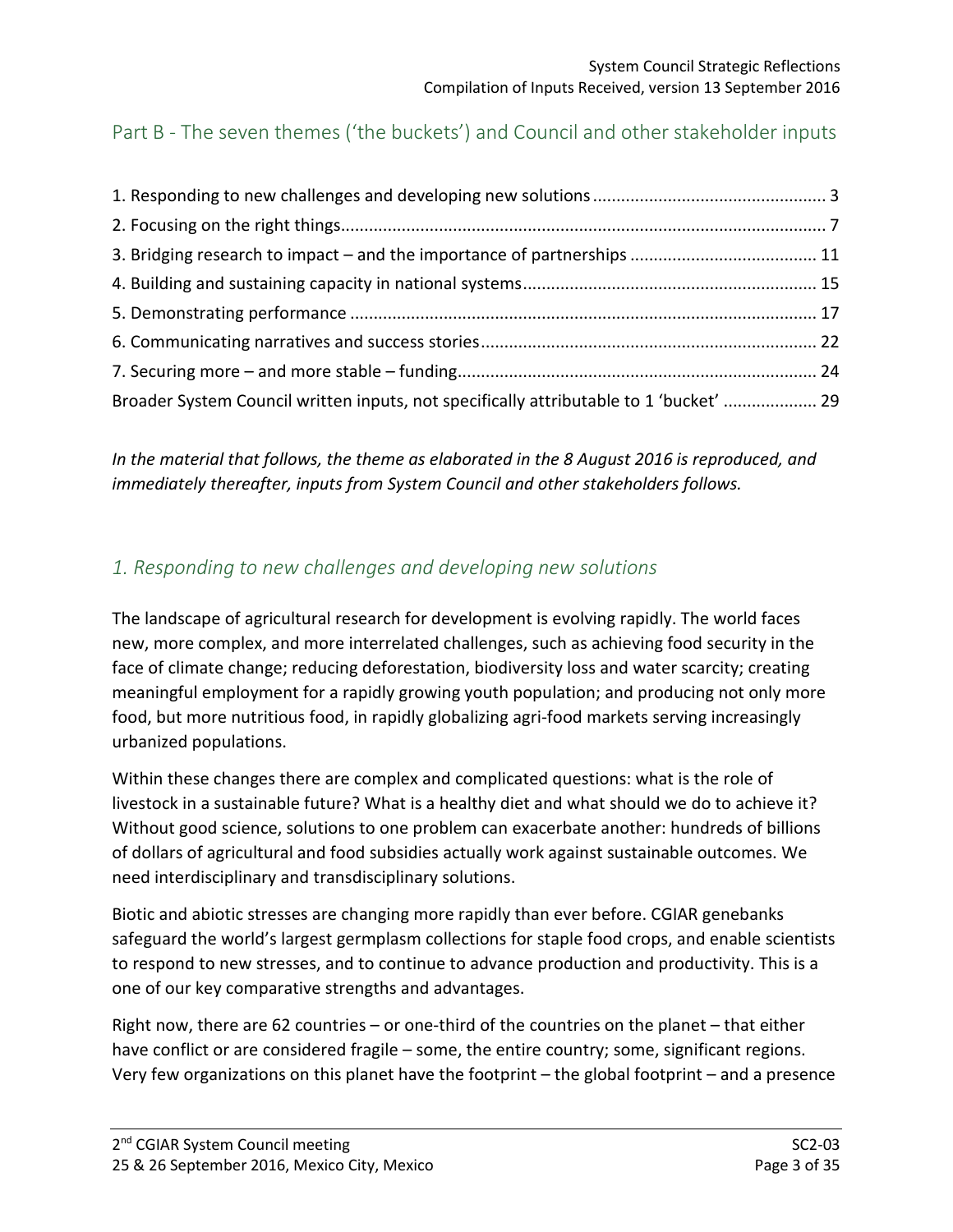in these countries. Are we, as a system, doing enough, or working coherently enough, in fragile and post-conflict states? With a focus on the Strategy and Results Framework (SRF), what can and should CGIAR do in respect to fragility, migration and job creation?

While we made strong progress against the Global Development Goals, future gains will be harder to realize. We cannot keep doing the same and just trying harder and expect different outcomes – we have to do things differently. We need to know we're addressing not only today's problems, but tomorrow's. We need to read the signs early enough and respond soon enough. CGIAR needs to ensure that robust foresight and world-class modeling inform our research agenda. New challenges require new science and new solutions that CGIAR could bring to bear.

## **Netherlands**

This one is most crucial! It is crucial for the CGIAR to be recognized for the global force it actually is. But that hinges on also being able to respond and be meaningful to the challenges that emerge on the global agenda. It requires an attitude of service to the agenda of global and local communities with an eye for political and societal discussions on fragile environments, migration, gender roles, youth employment, economic/market development, SDGs etc. Service means reasoning from those problem areas to the role of FNS and natural resources management. Not the other way around.

The new System Organization is crucial to unite the system in that. It means something for the centers to come together and work together, it means for the System Council to have those strategic discussions and not be entirely focused on managing the system. And ultimately it means the ED needs to be able and have the profile to communicate the role and the power of the System on the global stage and in the offices of ministers in the North and the South. Always remember that resource mobilization is in essence a political process!

All that will also provide you the legitimacy and the cover to spend considerable resources to more fundamental research on the global knowledge base, breeding etc.

## **Bill and Melinda Gates Foundation** (BMGF)

The System Council has a responsibility to look ahead and identify new areas of importance to the system and to help the system move away from areas that are no longer of interest. The balance of how much of this occurs within the centers, the CRPs and the System Council is less clear. The System Council should focus on longer term, strategic issues.

Theme 1 identifies at least 13 major, global issues. I would hope the System Council could contribute to Theme 1 but hope that it focuses its attention on a relatively small number of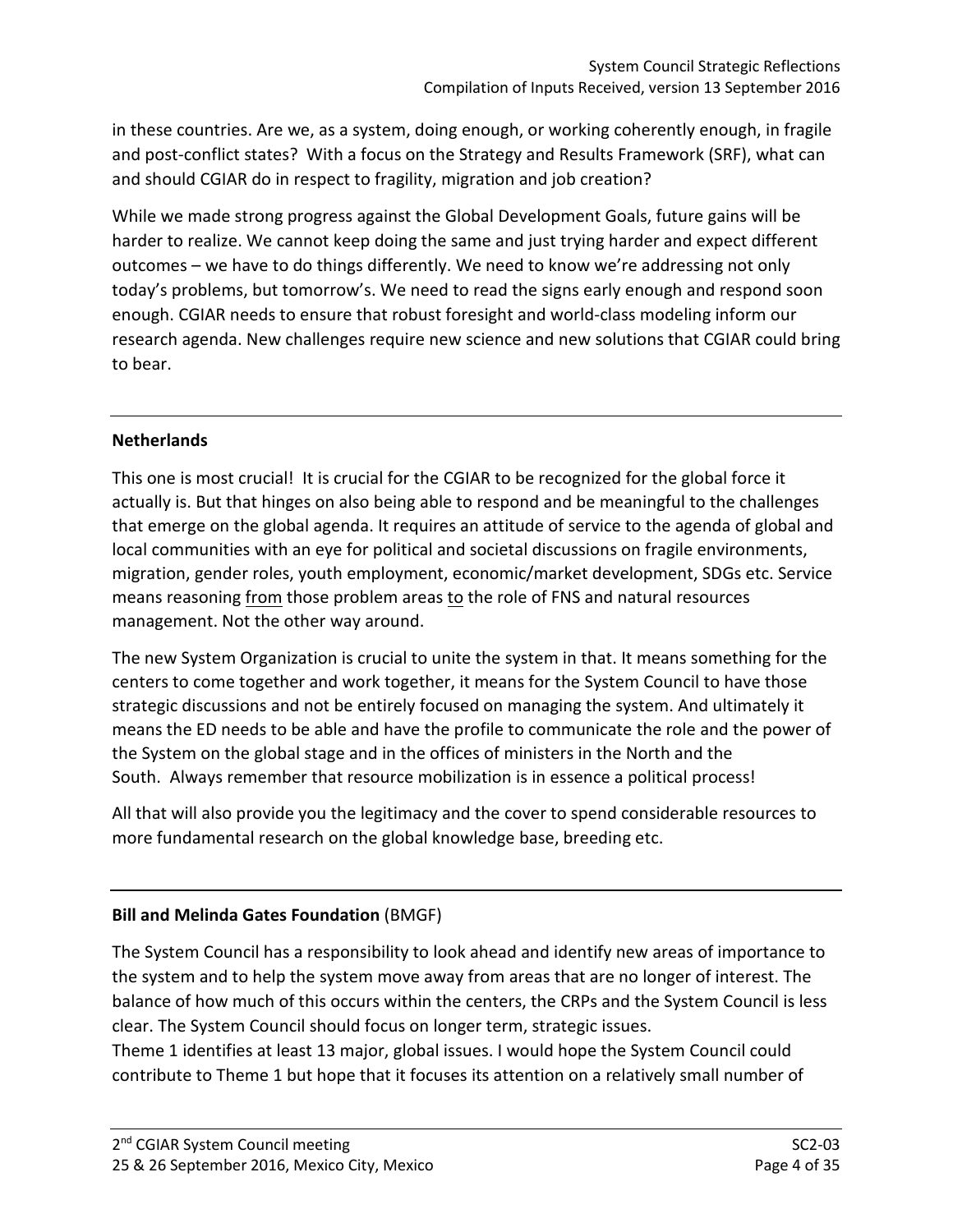issues that are directly relevant to the system and its strengths (climate change?). I would hope the issues for the System Council could be addressed at the highest level.

### **USAID**

We think this is probably not the most compelling way to start the paper, and the role of IPG research (and hence the CGIAR) is not all that clear in the context of a number of challenges (urbanization, youth employment). It's not that the CGIAR isn't relevant, it is, but it's really about ensuring some key outcomes with respect to food security and environmental management where its contributions lie. Having said this, I'm not sure we gain much by trying to map to all/most of the SDGs, more compelling to identify critical one(s).

The second paragraph (Within these changes….) approaches things differently that we would. Rather than asking "What is the role of livestock in a sustainable future?"… couldn't we be offering a vision ensuring the affordability of high quality food, including livestock products, produced in a sustainable manner" so that the poor no longer suffer from micronutrient and protein deficiencies. This seems to treat livestock as something controversial. For USAID anyway, it is not. Also, the anti-subsidy position—fair enough, but do we really want to start with that? If so I would prefer it be about "some donors" because USAID is not really in a position to comment on "subsidy policies working against sustainable outcomes." If IFPRI wants to do it, great, but if this is a donor/System Council paper, it pushes us into pretty shaky territory that cannot reflect USAID's views. I haven't checked with others on this but I'm surprised that some others wouldn't encounter similar situations.

The third paragraph is in our view the heart of the matter—farmers, especially smallholders, are going to be facing evolving challenges (biotic, abiotic, market demand) more rapidly than ever before. The CGIAR is uniquely situated to work with both upstream and downstream partners to develop, and through partnership, offer them choices. I would also want to mention the track record in terms of impact in underscoring particular CGIAR strengths in this area, but I guess that isn't essential.

Para 4 (While we have made…)…do we know this is true, that further gains will be harder to realize? It seems to me that the pace of progress is accelerating rather than the opposite! Science of all kinds is offering new solutions—including via ICT—more than ever before…we should strike an enthusiastic tone. Let's be bullish on leveraging science to deliver a sustainable, well-fed future. The second sentence strikes me as very odd. A lot of what we're doing is working. Let's focus on that. I don't know that we have the luxury of figuring out how to make what isn't working work by doing "things differently"?... The last sentences of that para in terms of modeling and foresight are good, but we would emphasize that capacity in terms of discerning priorities.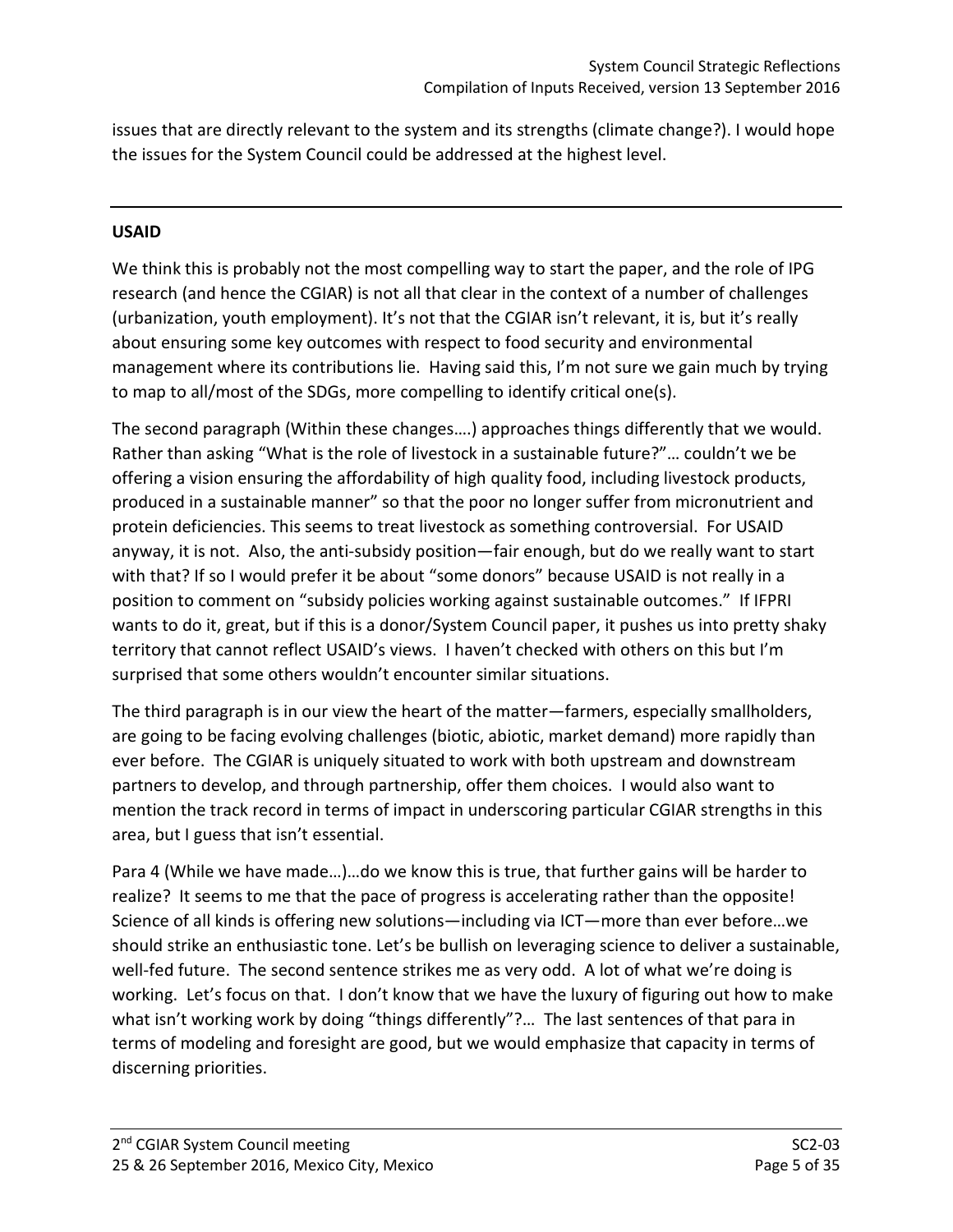In sum, perhaps Bucket 1 doesn't really need to be a bucket, but rather part of a positive preamble that states the essential role in a world seeking to end hunger once and for all, and to do so in a world challenged by climate change and environmental degradation. That could be stated much more positively by using together key pieces of what is already there, but shortening them into a "CGIAR in a changing global context".

## **World Bank**

This theme includes two components: (1) improving the ability of the CGIAR to identify emerging challenges early, and (2) ensuring that the CGIAR finds innovative new ways of addressing those emerging challenges. While the document refers to the need for "robust foresight" and "world class modeling," it's not clear that investing resources in formal modeling or scenario building will produce reliable predictions about what will be the priority challenges in the far-off future. That said, a couple of approaches could be considered to increase the likelihood that CGIAR work really is focusing on new challenges and addressing those challenges in innovative ways.

A more "top-down" approach would be to have the System Council or System Management Office identify "new challenges" and commit to giving priority consideration to CRPs (or flagships) that target those new challenges. A more "bottom-up" approach would be to engage an outside evaluator to screen CRP / flagship proposals for activities that specifically target new challenges and give those CRPs/flagships priority consideration.

## **Bioversity International Board of Trustees**

This is largely within the purview of the foresight activities, which are undertaken within CRPs, ISPC, etc. The issue of operating in fragile, post-crisis settings is just one relatively new dimension to consider.

#### **ISPC**

CGIAR needs to ensure that robust foresight and world-class modelling inform our research agenda. New challenges require new science and new solutions that CGIAR could bring to bear.

In our Science Fora, we have been exploring scientific challenges and opportunities at the boundaries of CGIAR current comparative advantage with respect to the 3 SLOs. (SLO 3 in 2011, SLO2 in 2013 and SLO1 in 2016). It has become increasingly clear that effective strategic foresight needs to consider changes beyond our traditional drivers of growing population, land degradation and climate change.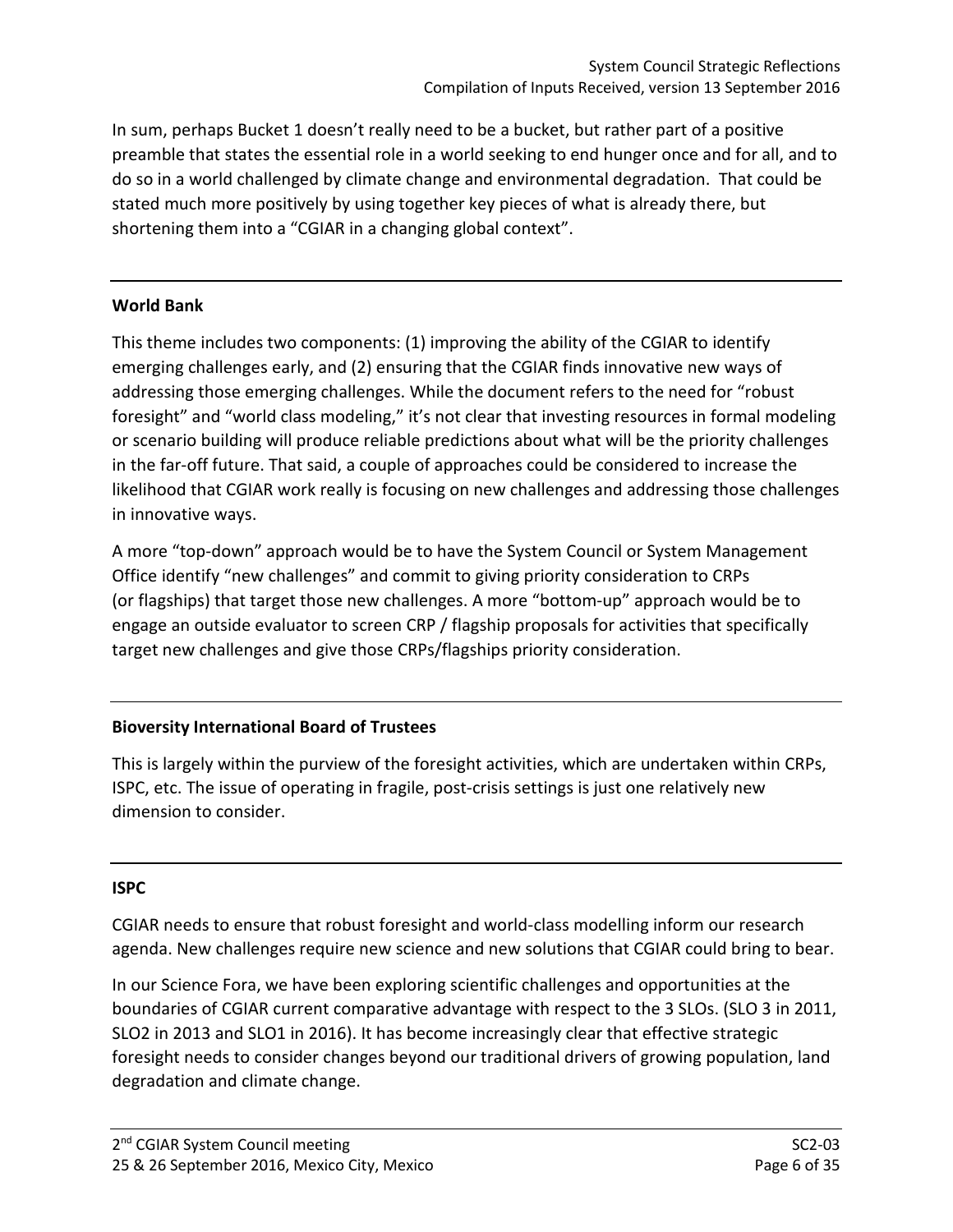During the discussions led by the transition team (ref document for final FC meeting on 'Matrices on the Roles and Responsibilities of the System Entities' it was recorded that the System Council would 'initiate foresight' and 'decide the boundaries for strategy development based on ISPC review'. The roles for the ISPC were seen as: 'lead process for SRF, drawing on and synthesizing Centers' foresight reports and other sources, external data and studies and commission external experts as necessary'.

The ISPC has taken this forward by preparing a Concept Note on Foresight for discussion at our open meeting to be held in ICRISAT from 14th to 15th September 2016. One of our new ISPC Council members (Prabhu Pingali) has been assigned the task of leading this work stream with a secretariat –based team. The ISPC is planning a work program for 2017 on building system level foresight capacity that will incorporate feedback obtained during the ISPC meeting in September – as well as any further inputs that may come out of the System Council meeting in September.

## <span id="page-6-0"></span>*2. Focusing on the right things*

Getting the biggest impact from scarce resources means being focused on the right things. It means knowing where research is absolutely fundamental and where CGIAR is uniquely placed. It means prioritization. It means focused, targeted research.

Our Independent Science and Partnership Council needs to be empowered to provide the strategic guidance we need in order to prioritize where to put money. Science quality is essential; doing the right science is paramount. We want a prioritized research agenda aligning unique CGIAR capacities with critical research needs. A key measure of our success will be the extent to which funds return to the shared agenda; the willingness for hitherto bilateral donors to embrace programmatic or system-wide funding.

We need a rigorous system for identifying high-quality research, a robust system for peer review, and funding channeling mechanisms that reward performance. We desire the attributes of the best of the competitively managed research systems. We see value in a really comprehensive systematic approach. What would it take to become field-leading as a competitively managed research system? How do we take it to the next level?

We aspire to becoming a leader in women's empowerment and gender equality.

We, as a system, must take into consideration the demand of the donors, but also the demands of developing countries, and how this demand is expressed. Our processes of consultation must be genuine and effective. The more relevant the research, the greater the demand.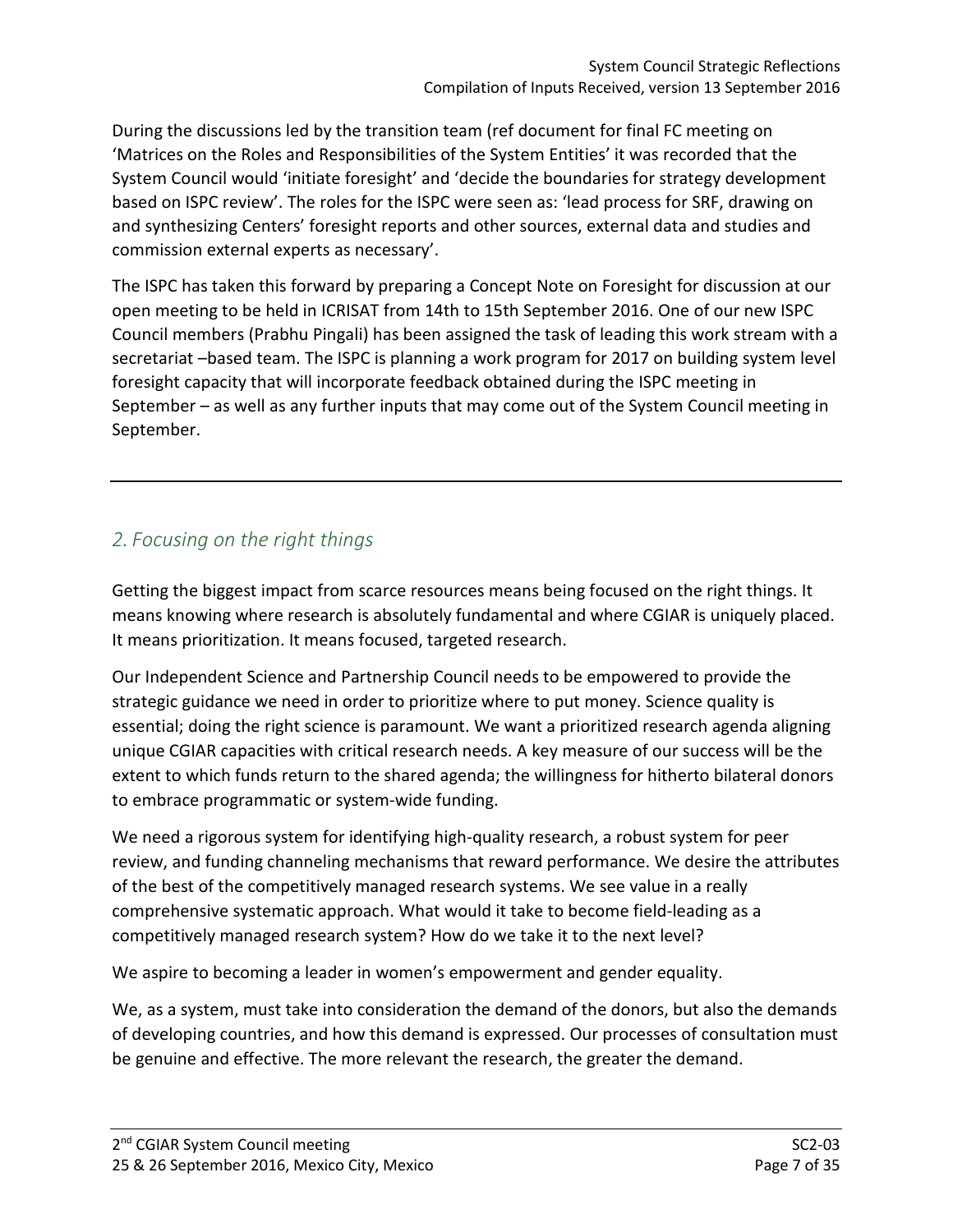#### **BMGF**

Focus and prioritization are essential if CGIAR is to move forward. The System Council can contribute to this focus. That said, I think it should be within the context of its normal operations and Theme 1 and 7. What should the system do and how can it fund the work? The ISPC is probably not the right group to do this. There was discussion about more clearly defining the remit of the ISPC. This would be worthwhile. This theme doesn't stand on its own.

#### **Netherlands**

(relates also to point 1 of course). Like all the points important, but lots of good stuff is already happening. The discussions we had on SRF, CRPs, the work of the ISPC (great!), the group looking at the Flagships, the way the system is evolving and adapting…..

#### **USAID**

Focusing on the right things…this section strikes a much more positive tone which is welcome. In para 2, how about emphasizing the advice needs to be of an adequately compelling and rigorous nature as to drive donor investments around the most critical research programs. This is suggested in the last sentence…it would be nice for donors to be calling for this—it's something we all need. We would talk about the right research avenues or programs rather than the *right science.* Emphasis on science quality has too often trumped science relevance which is just as important. So, high-quality, *productive* research…after all, we are mostly about purpose-driven scientific research. A minor point, instead of a "robust system for peer review", how about "robust peer review"…one implies some oversight, the other implies doing it in a system….we think that really needs to be decentralized with some oversight from the ISPC as to the rigor/independence of the process. There is a mixed track record on this but when it works right, it's great.

Regarding attributes of competitively managed science—well perhaps that means quality/relevance/productivity if we're talking about development outcomes…fine as long as it can deliver research with longer time horizon than the length of grants/CRPs…so much of what the CGIAR does best is truly long term. What does it mean to refer to value of "a really comprehensive systematic approach"…not sure what that means—maybe to think in terms of a cohesive, highly-prioritized portfolio? The next sentence about being field-leading in competitively managed research…what does that imply? Most of what USAID does in research is competitive, it's true, and CGIAR remains an exception (although within various resource groupings/research areas, it does compete here in terms of budget), but for the kind of work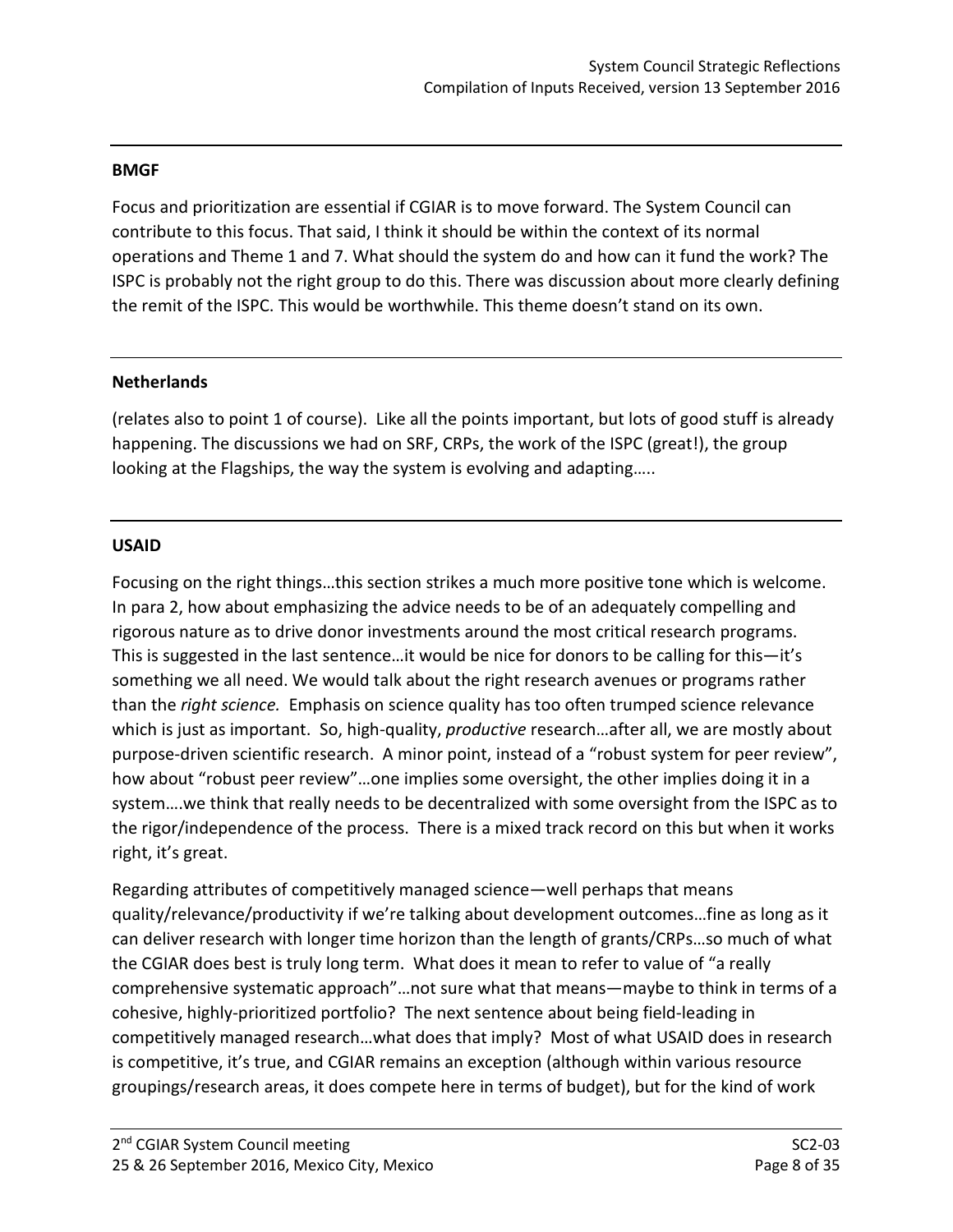we prioritize, we think this exception is probably necessary, at least for some things (crop breeding, livestock vaccine development) that have long time horizons. This is not to disagree with the idea of getting the rigor and focus inherent in competitively based awards—but rather wondering if they would generate the evidence base we need for impact over the long term the ex-post impact assessment side of the equation—something USAID values highly.

The gender sentence sort of hangs there…how about: "We recognize that gender equity is critical to both the outcomes we seek (higher productivity and incomes, improved nutrition, better management of natural resources) as well as to designing and carrying out research to meet the needs of diverse sets of smallholder producers and their communities. We will seek to pursue advanced approaches for integrating gender both in targeting research outcomes as well as in carrying our research ourselves and in partnership with others." …Something like that?

We might want to consider moving the gender piece and following short para on developing country needs/consultations/engagement up into the context section at the front of the paper?

## **World Bank**

Among the many ideas articulated under this theme, the key idea appears to be the idea that CRPs should not only be doing high-quality work, but they should be prioritizing areas in which CGIAR has a comparative advantage and in which there may be few alternative sources of supply. It should be possible to include these considerations as part of the ISPC evaluations of CRP proposals, although any assessment of comparative advantage will inevitably be somewhat subjective. The FEWG has considered CGIAR comparative advantage as part of its "value for money" screening exercise, and the lessons learned from the work of the FEWG provide some useful insights about how to go about this.

## **Bioversity International Board of Trustees**

This is probably the most critical dimension to be considered in today's political and financial environment where aid is becoming less multilateral, more linked to trade, and where the globalized private sector is increasingly capable of delivering solutions to public goods if the policy environment and incentives are set appropriately. In a highly complex global food and agriculture system funded by multiple independent donors setting sharp priorities has historically proven very difficult. Increasingly donors are raising issues of "value for money" which reflect the perception that there are alternative lower cost suppliers to the CGIAR. It would be very useful to get the insights of the System Council as a body as to which specific areas of CRP Phase II proposed work are most promising and attractive ('big ideas" concept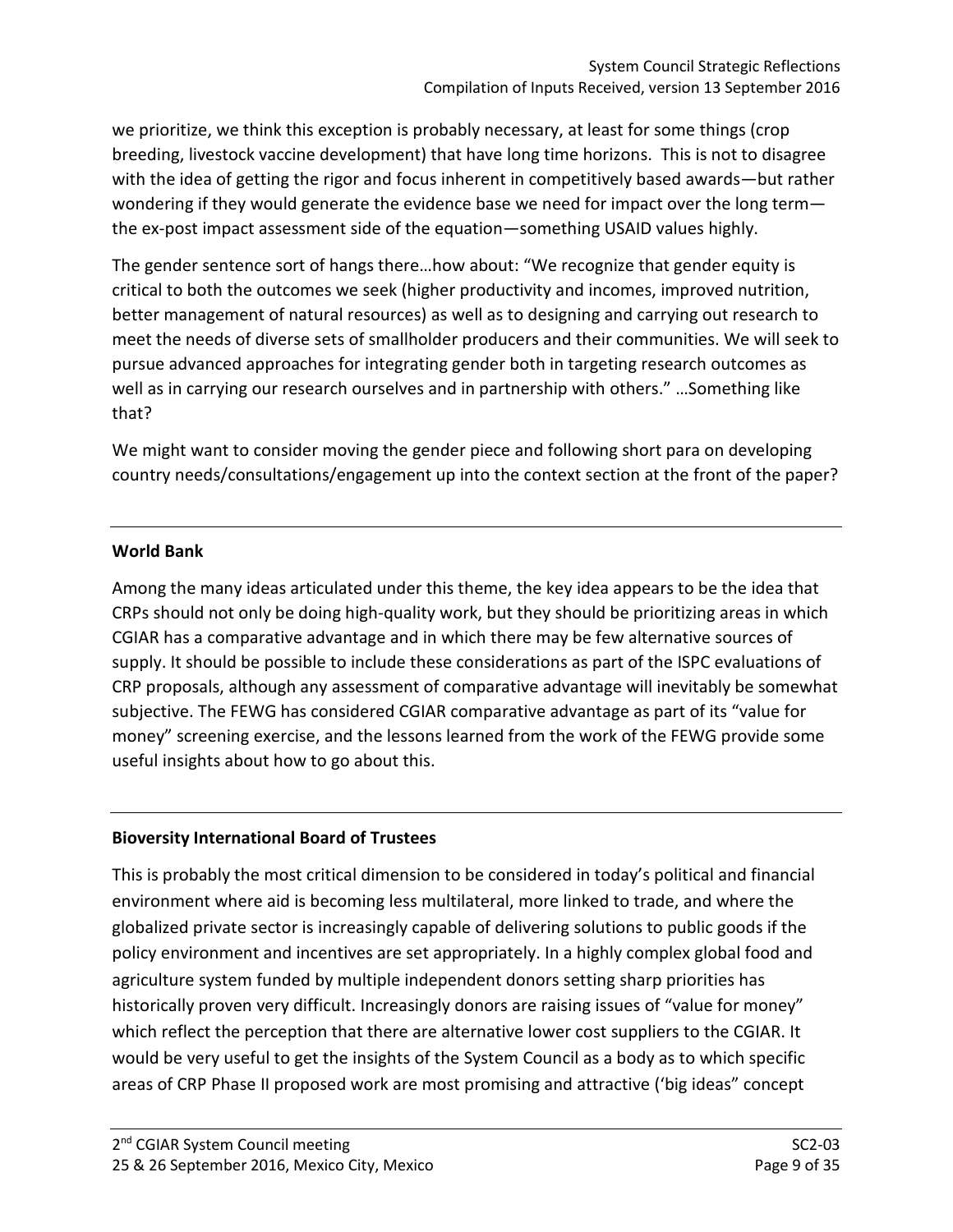used in marketing and product development) to increase the profile of the CGIAR as a meaningful international research for development system, to enhance opportunities for impact at scale, and to identify opportunities for engaging potential new donors. A further challenge to setting sharper priorities is the diversity of the issues that need to be considered. Our capacity to assess and rigorously compare research programs is relatively good when comparing specific technical innovations but we have serious difficulties to compare for example NRM or policy research with plant improvement work. The critical importance of improving priority setting approaches was also highlighted by the recently released "Synthesis and Lessons Learned from 15 CRP Evaluations" by the CGIAR Independent Evaluation Arrangement.

## **ISPC**

Our ISPC needs to be empowered to provide the strategic guidance we need in order to prioritize where to put money… we need a rigorous system for identifying high-quality research.

The ISPC has been exploring ways in which other research organizations prioritize research since its 2012 White Paper (http://ispc.cgiar.org/sites/default/files/ISPC\_WhitePaper\_Prioritization.pdf).

In 2014/15 the ISPC facilitated discussions on prioritization with the donors and other parts of the System (August 2014 workshop in Washington and January meeting in Berne) and conducted a survey of donor priorities around the sub-IDOs. We are also currently exploring the potential of additional criteria beyond those already used to assess the quality of the CRP proposals, such as comparative advantage of the CGIAR, complexity of the challenge, balance of the portfolio between upstream and downstream research. These will be outlined in a paper to be presented at SC2. During the discussions led by the transition team (ref document for final FC meeting on 'Matrices on the Roles and Responsibilities of the System Entities' it was recorded that the System Council "would establish the strategic priorities and key initiatives of the organization", while the ISPC would 'lead and advise on prioritization of the research portfolio based on insights from foresight exercises and impact assessment among other sources".

The ISPC also has a Concept Note on Prioritization drafted for discussion at the ISPC open meeting September 14th and 15th in ICRISAT. Patrick Webb, an ISPC council member, is working with the Secretariat on this topic and will chair a panel at the meeting. Jonathan Wadsworth and Peter Gardiner (from the System Management Office) will also be on the panel, along with the Chair of the ISPC. The outcome of the session on system level prioritization that will be held at the ISPC 14 meeting will be used to develop the 2017 work plan for the ISPC on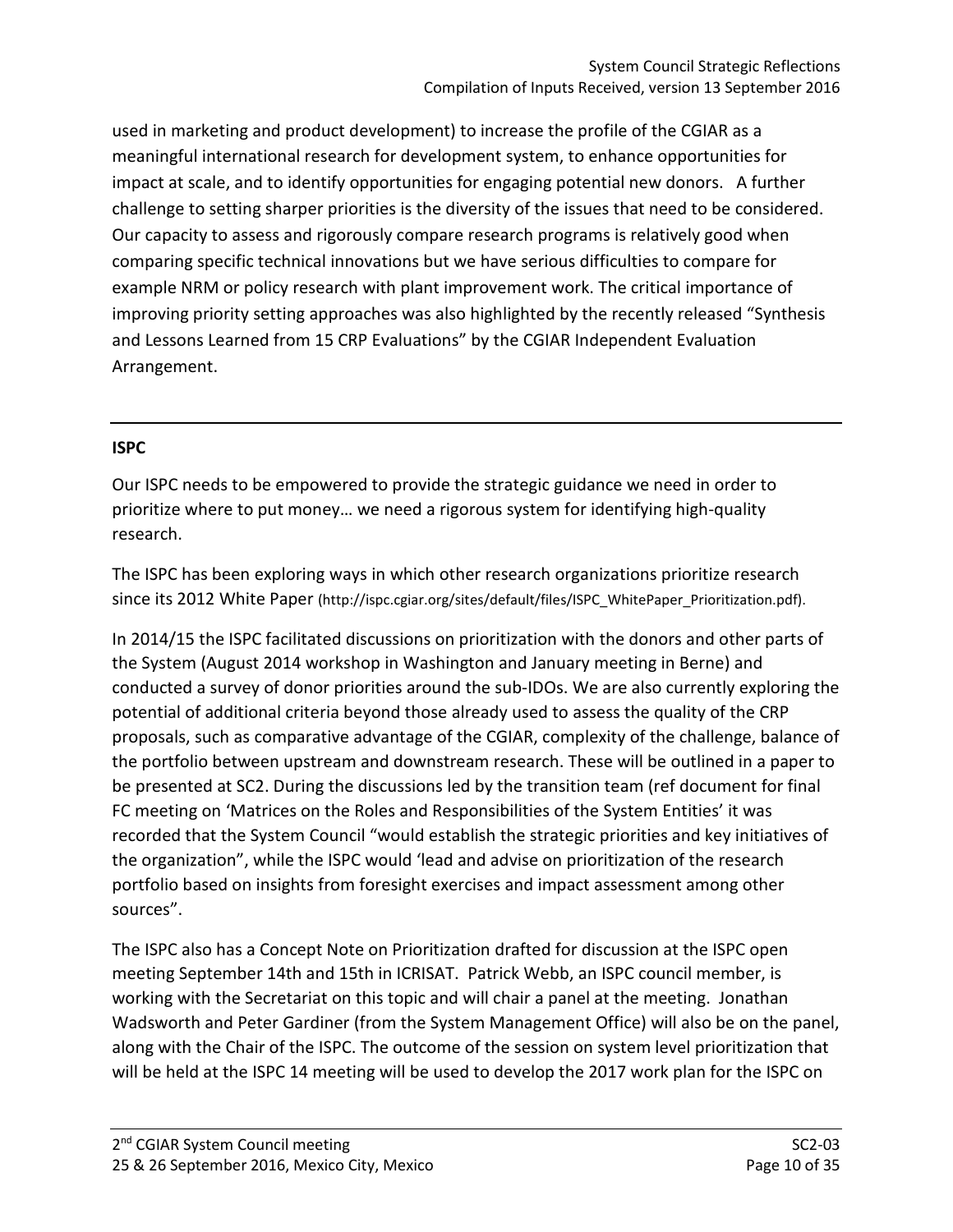system level prioritization. It is anticipated that it will involve commissioning independent experts to address key issues such as assessing comparative advantage in the CGIAR, as well as workshops and meetings to facilitate dialogue between CGIAR system members to build system-wide coordination and agreement on the approach CGIAR uses for prioritization.

The anticipated results of the ISPC-led work on Quality of Science will also be an important input to designing the approach to system- level prioritization, since it entails the develop of a common framework for assessing quality of Science throughout the CGIAR. This work stream is led by a new council member, Holger Meinke, supported by the Secretariat. That work stream has already been discussed with CGIAR Science Leaders and the Head of IEA and representatives of these bodies will serve on the Working Group taking this forward. Additionally, it will be important to integrate the results from system level foresight work into the prioritization approach, and this too is an area that is being taken up in the ISPC 14 meeting in the session on foresight.

#### **Interim Chair of System Management Board and on behalf of Center Directors General**

The ISPC is already an empowered (well-funded and independent) body. If the System Council feels that research prioritization requires improvement, this will require strategies beyond further strengthening the ISPC.

The statement on gender is very brief, and merits further reflection from the System Council.

#### **Margret Thalwitz, System Management Board Member**

To achieve our goals we take into account the demand of donors; the requests of developing countries and take on a brokering role by offering pertinent research results.

Let's be more modest and aspire to help women's empowerment and achieve greater gender equality. We - the Centers - can't empower

## <span id="page-10-0"></span>*3. Bridging research to impact – and the importance of partnerships*

One of the most elusive challenges is for CGIAR research to really connect with that is going on in the field; for adoption of innovation at scale. There are many potential solutions out there and somehow they are not translating into results on the ground.

But CGIAR is not, nor should it become, an implementer. Scaling-up is very much a development business, so we must foster and nurture development partnerships – both public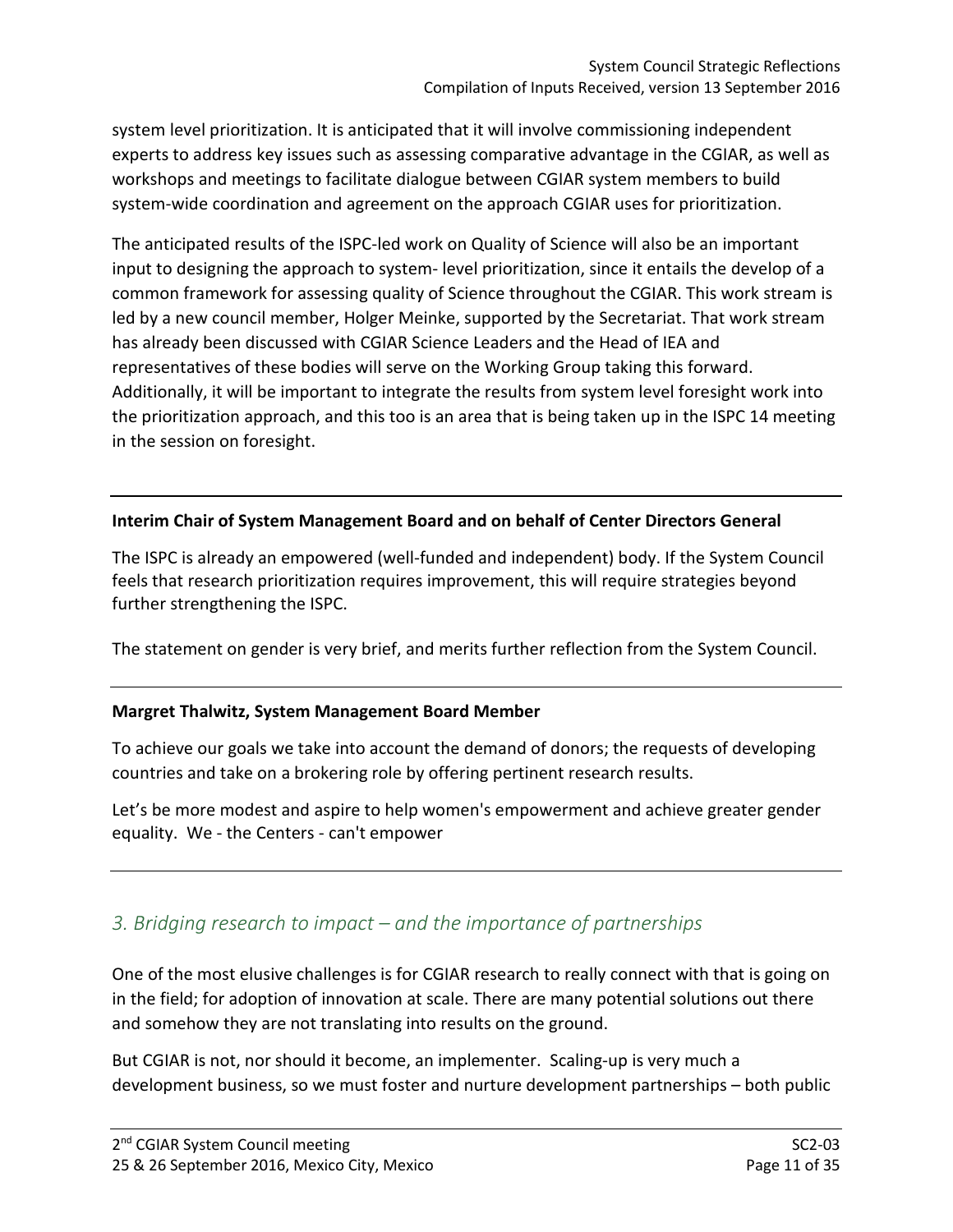and private – and it is incumbent on us to make successes of these downstream partnerships. We must catalyze and connect in ways that foster uptake and impact. Excellence in welltargeted research is our key to the network, and excellent partnership are key to delivering the scale of outcomes to which we aspire and to which our SRF commits us.

The responsibility falls not only on CGIAR. Both sides have a role to play. By engaging with CGIAR, national, regional and international development partners have the opportunity drive the relevance of research, to drive 'coherence', that builds on the nexus between agriculture, food security and climate, that fosters coherence with the global architecture, coherence in tax policies, coherence with other initiatives.

CGIAR needs to be more open to these other actors. There is a risk always for a strong system to live inside of its boundaries, to be closed. We have contacts, we need to multiply our linkages, we are not alone in the world. Let's not try to do everything, but to demonstrate our added value to what others are doing.

Site integration is one way of connecting with others, of fostering multi-stakeholder partnerships - research, civil society and the private sector. We must genuinely involve countries in site integration to understand the real demand for science for development. Site integration has strong potential upside opportunities but, without due care, there may be downside risks. Transaction costs could become significant, and we may diminish our delivery of international public goods. It's a balance between the national and the international, and it's about getting the balance right.

CGIAR has great examples of cooperative research with partners that leverages capacity in carrying out our focused research agenda. We seek to multiply these successes.

#### **BMGF**

Partnerships are important. The Centers and the System Management Board should give this considerable attention. The System Council would benefit from ongoing updates on progress. This should not be a major initiative or activity of the System Council at this time.

## **Netherlands**

Here we put a lot of emphasis. The text describes it well. In our view the concept of site integration is indeed very important for lots of reasons (see next point). While recognizing the crucial role of upstream research the Netherlands is usually (not exclusively) more of a party wanting to play a role and offering expertise and knowledge in downstream partnerships for impact and uptake. At that end of impact pathways partnerships are very important. The role of the private sector, concepts of market pull in defining success, consumer concerns and choices,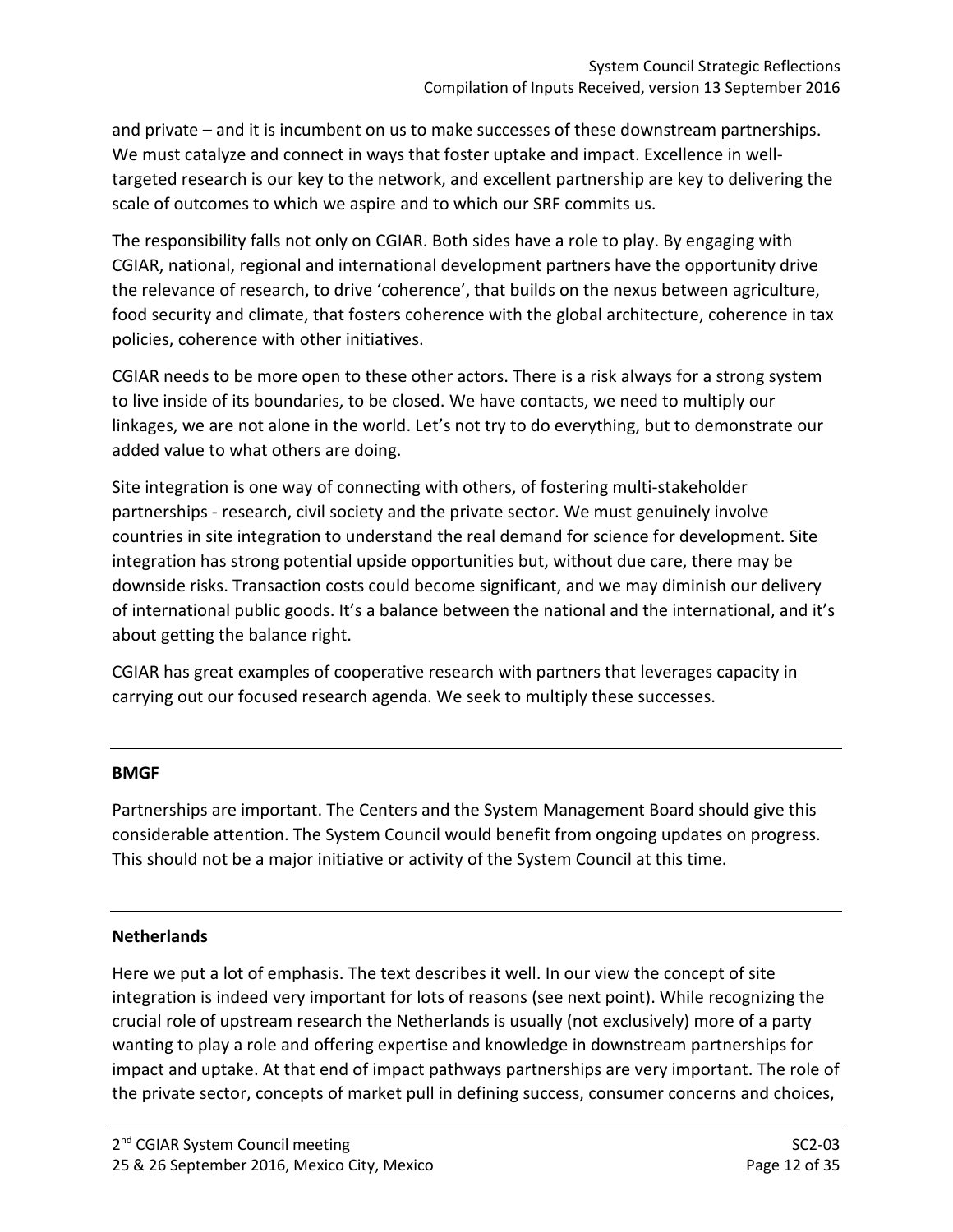but also practical nutrition outcomes and sustainable farming systems are important from our perspective. In our new funding cycle we suggest to offer some help to the System Office in creating more capacity for public-private partnerships system-wide. A community of practice might be a good idea for starters, but we have various PPP expertise centers here in the Netherlands to help.

#### **USAID**

This next sentence is good, but there are two areas we wonder about. The part in para 4 about living in its boundaries…our sense is that this has been a problem that the reform made worse by emphasizing inter-center linkages/collaboration to excess. Maybe just some language that recognizes that partners outside the system are essential, as well as some within the system, in generating the most effective outcomes, whether in research or in technology/policy/resource management outside the system—amongst user communities and beneficiaries.

Wow, do we really want to double down on *site integration*? We are hearing that it is expensive, transaction-cost heavy and not really proven at this point. It's also centrally driven to significant degree. On the other hand, there are some instances—strategically founded, where centers are working together and with partners, that are really paying off. Could we talk about "where indicated" and based on bottom-up identification of opportunities, including involving local partners? The paragraph goes on to discuss the pitfalls.

## **World Bank**

The CGIAR has always struggled to find the right balance between research and development, and over the decades we have seen most Centers move back and forth along the research-todevelopment spectrum. This is one area in which a formal evaluation should be able to generate useful insights about what is the optimal configuration, which will certainly differ depending on the type of product.

## **Bioversity International Board of Trustees**

This issue has received a lot of attention in the recently formulated second generation CRPs (theories of change, impact pathways). A concrete short term related issue is the one of site integration. Science leaders have had discussions in Montpellier in June 2016. Further discussion particularly with national partners is needed to insure the process delivers value to our partners in the global South while managing transaction costs.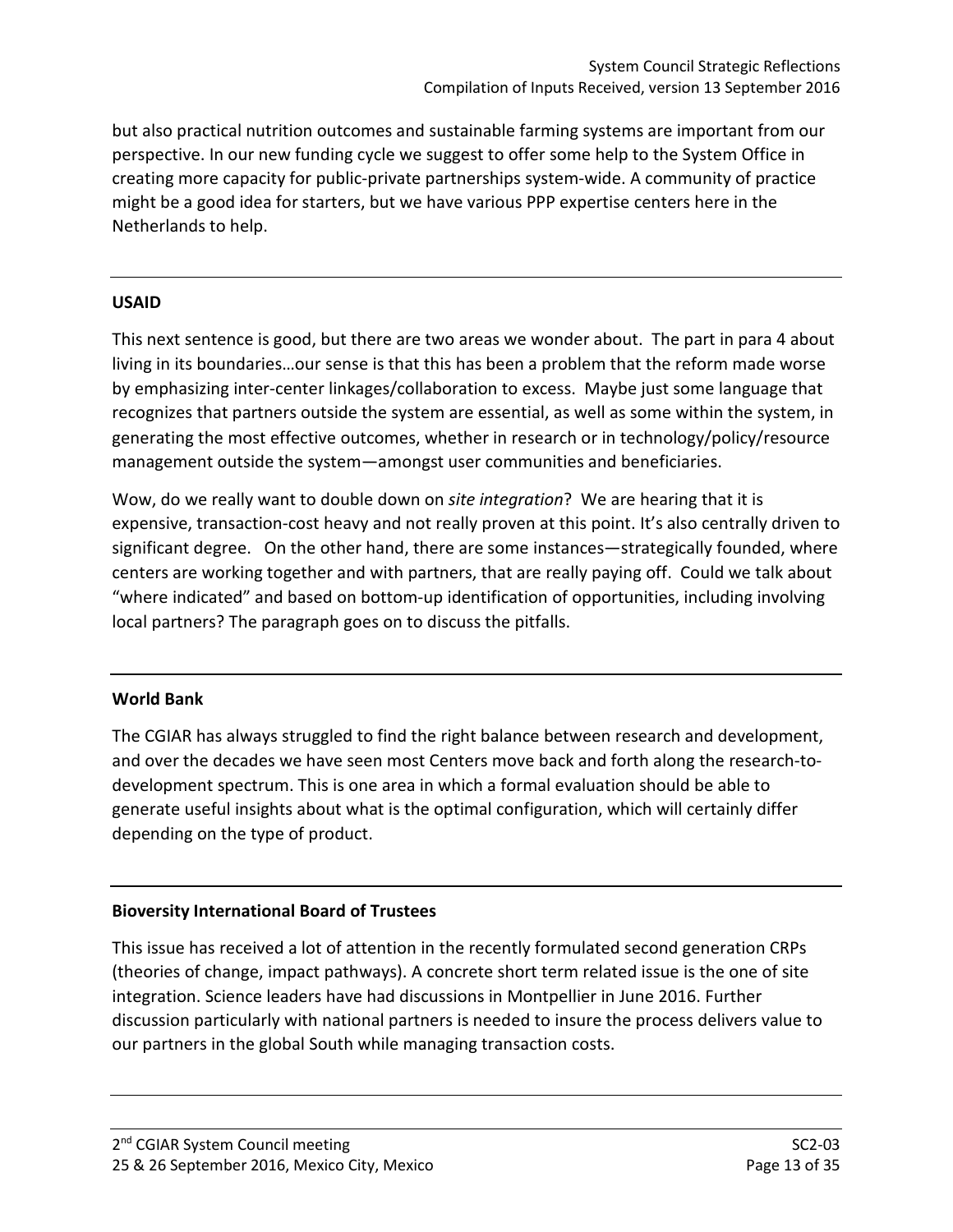## **ISPC**

Bridging research to impact and the importance of partnerships. CGIAR has great examples of cooperative research with partners that leverages capacity in carrying out our focused research agenda. We seek to multiply these successes.

The ISPC is tasked with "providing overview of strategies for effective partnerships along the research for development continuum". The ISPC's work in this area has focused on the development of a framework to better understand the relationship between different innovation configurations (partnerships, networks, and practices) and impact. Future approaches to this work stream will be led by Nighisty Ghezae, a newly appointed council member. It builds on the ISPC's Strategic Study of Good Practice in AR4D Partnership (2016), a draft of which has already been circulated within the System and was used to inform the IEA evaluation of partnerships. Work in 2017 will specifically focus on providing frameworks to build effective partnership strategies for AR4D within the contours of the current CGIAR System, and partnership modalities that contribute to unlocking transformative agricultural innovation.

#### **Margret Thalwitz, System Management Board Member**

Proposed to edit the material as follows:

*[One of the most elusive challenges is for CGIAR research}* to provide the inputs that farmers will adopt and bring to scale. There is a policy element involved that is largely elusive to the CGIAR and better handled by other institutions equally disconnected from domestic policy making. How can the CGIAR more effectively work at country and global levels to help lay the foundation for scaling up??

*[Proposal for revised paragraphs 2 and 3:]* But CGIAR is not, nor should it become, an implementer. Scaling-up is very much a development business, so we must foster and nurture development partnerships – both public and private – and it is incumbent on us to make successes of these downstream partnerships. We must catalyze and connect in ways that foster uptake and impact. Excellence in well-targeted research is our key to the network, and reaching out to others the means to excellent partnership are key to delivering the scale of outcomes to which we aspire and to which our SRF commits us.

The responsibility falls not only on CGIAR. Both sides have a role to play. By engaging with CGIAR, national, regional and international development partners have the opportunity drive the relevance of research, to drive achieve 'coherence', that builds building on the nexus between agriculture, food security and climate, that fosters coherence with the global architecture, coherence in tax policies, coherence with other initiatives.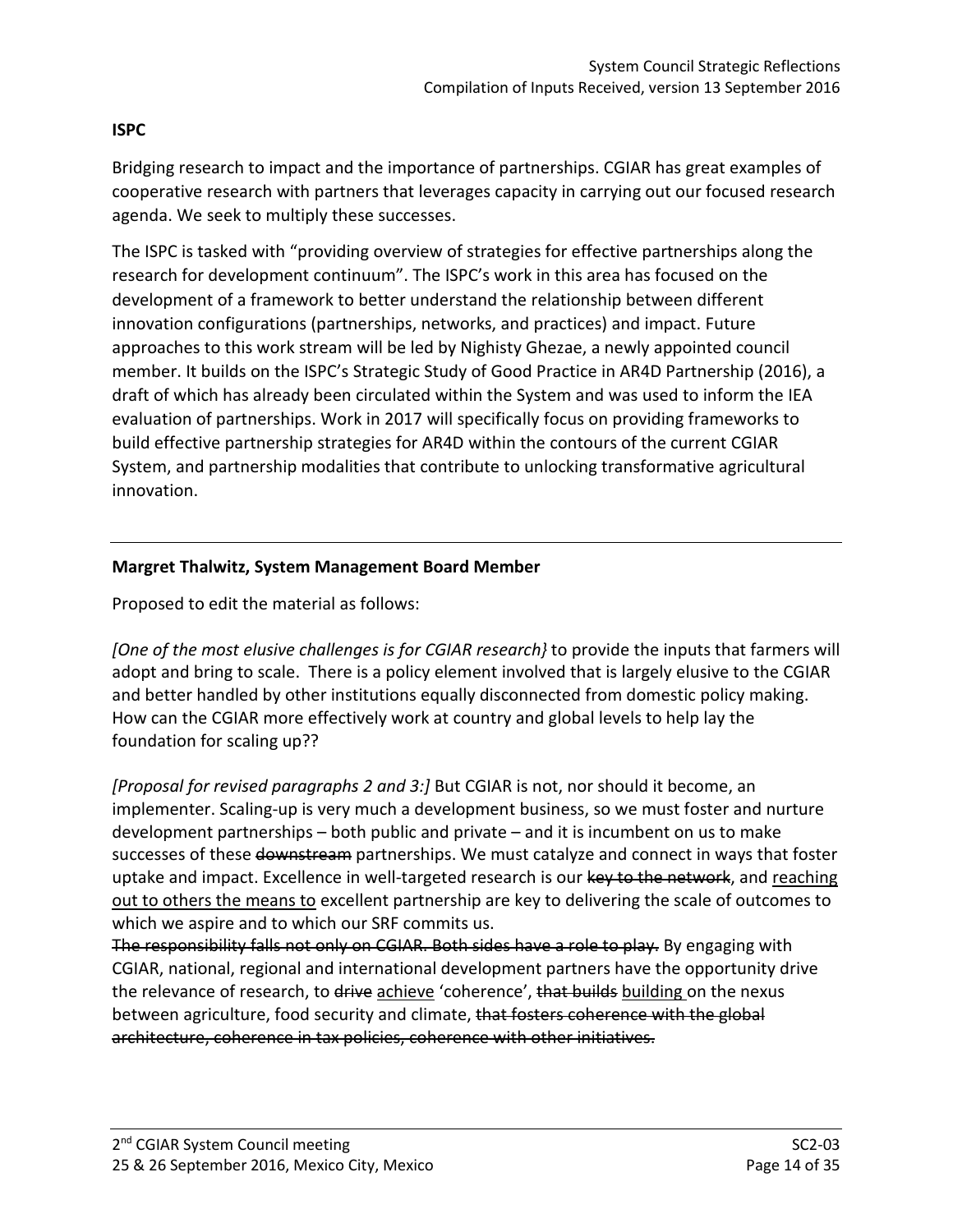*[On site integration]* What we might want to show is that site integration is a tool which helps to scale up research and solutions globally and not only in countries in which the research takes place. Wouldn't this be the justification for the CGIAR to commit to site integration in the first place?

## <span id="page-14-0"></span>*4. Building and sustaining capacity in national systems*

CGIAR needs to critically examine its role towards meaningfully establishing a constructive and viable platform for capacity development within the national agricultural research systems. This needs to span the full spectrum – from training of individuals; to collaborative learning; to institutional partnerships; to innovation in national systems. We need a better understanding of what we're doing presently. Basic metrics, such as how many Masters or Doctoral completions, would be a good start.

Importantly, we recognize that it is not only formal training that builds capacity. Cooperative research with partners plays a vital role, and capacity building must be mainstreamed into our research endeavor.

Strengthening and working closer with the national agricultural research systems can deliver important capacity gains. We should have a holistic approach that targets national agricultural research systems through better policies and research management capacities in leaders of these systems.

The challenges for building capacity in the developing world have changed. Its new science that we need to be able to bring to the national systems, amongst which there is great variability. So we have to address capacity development in the context of the heterogeneous situation in which we operate.

#### **BMGF**

Building capacity of national programs is a critical role of the CG and one that needs to be strengthened. The System Council should monitor this area and hold the centers and system to a much higher level. The fact that one of the metrics suggested is number of degrees completed implies that the CG is unclear about what it is trying to accomplish. We are not a university. In an ideal world the work done by the CG would be transitioned to the national programs over the next 30 years and the CG would work itself out of a job. It would be fascinating to see what a program for the CG to accomplish that would look like.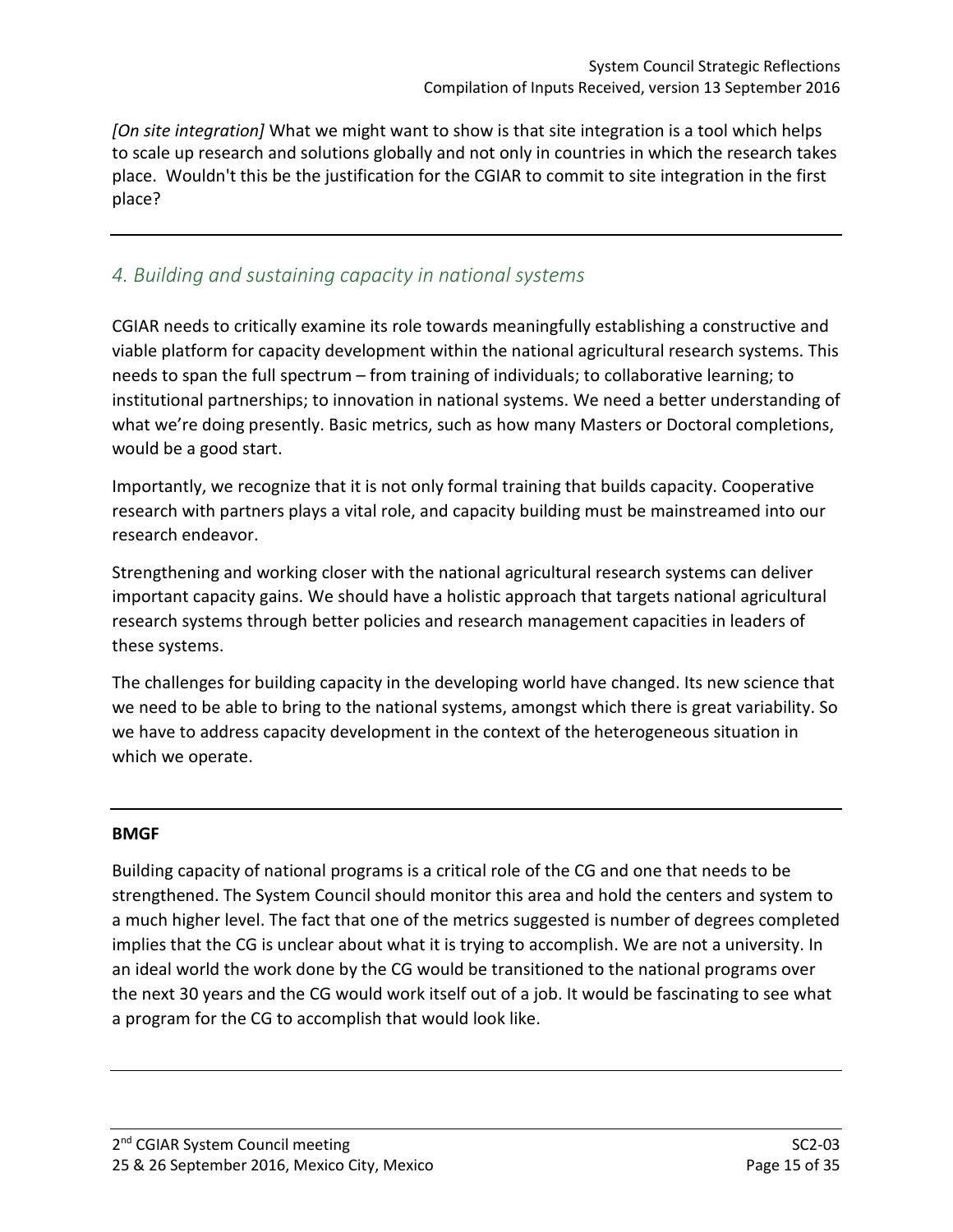## **Netherlands**

It is another kind of partnerships. Actually the point on site integration would be most valid here. Site integration in the 20 or so suggested countries would also focus your efforts in strengthening national systems and policies, preventing a too scattered approach. Site integration allows you to respond in a internally coherent way as a system to national agenda's and join up with donor dialogues in influencing national policies and institutions to do the right things on the basis of evidence. But it also allows you to join up with governments and donors in strengthening the capacity of agricultural knowledge/research and education institutions. The CGIAR cannot take full responsibility, but they can be helpful in creating powerful partnerships and help mobilizing bilateral resources. A rallying point for stronger National Agricultural Knowledge Systems.

#### **USAID**

Our only comment here is that the greatest contribution from CGIAR is through really meaningful research partnerships (mentioned, but not emphasized to the degree it might be) that leads to outputs and impacts. So getting partnerships right is critical to achieving both the outcomes and impacts, but also sustainability. This implies humility around the many other sources of supply and actors involved in capacity building. The note around heterogeneity is good. Some mention of regional approaches might also make sense here—recognizing that we may need to take our cues from regional as well as national partners.

#### **World Bank**

The CGIAR has an important role to play in building capacity in national programs, but we would be cautious about addressing this challenge in an overly structured way. A number of Centers that in the past used to run regular large-scale training programs for national program staff have moved away from these programs due to their high cost, which many donors are no longer willing to support. In addition, measuring the returns to investments in capacity building proved challenging, because graduates of CGIAR training programs often left public employment and disappeared into the private sector, where their contributions are difficult to track and measure. Most capacity building now takes place through collaborative research, often informally, which is appropriate. This could be encouraged in future by rewarding CRPs that include collaborative research components or even requiring CRPs to include collaborative research.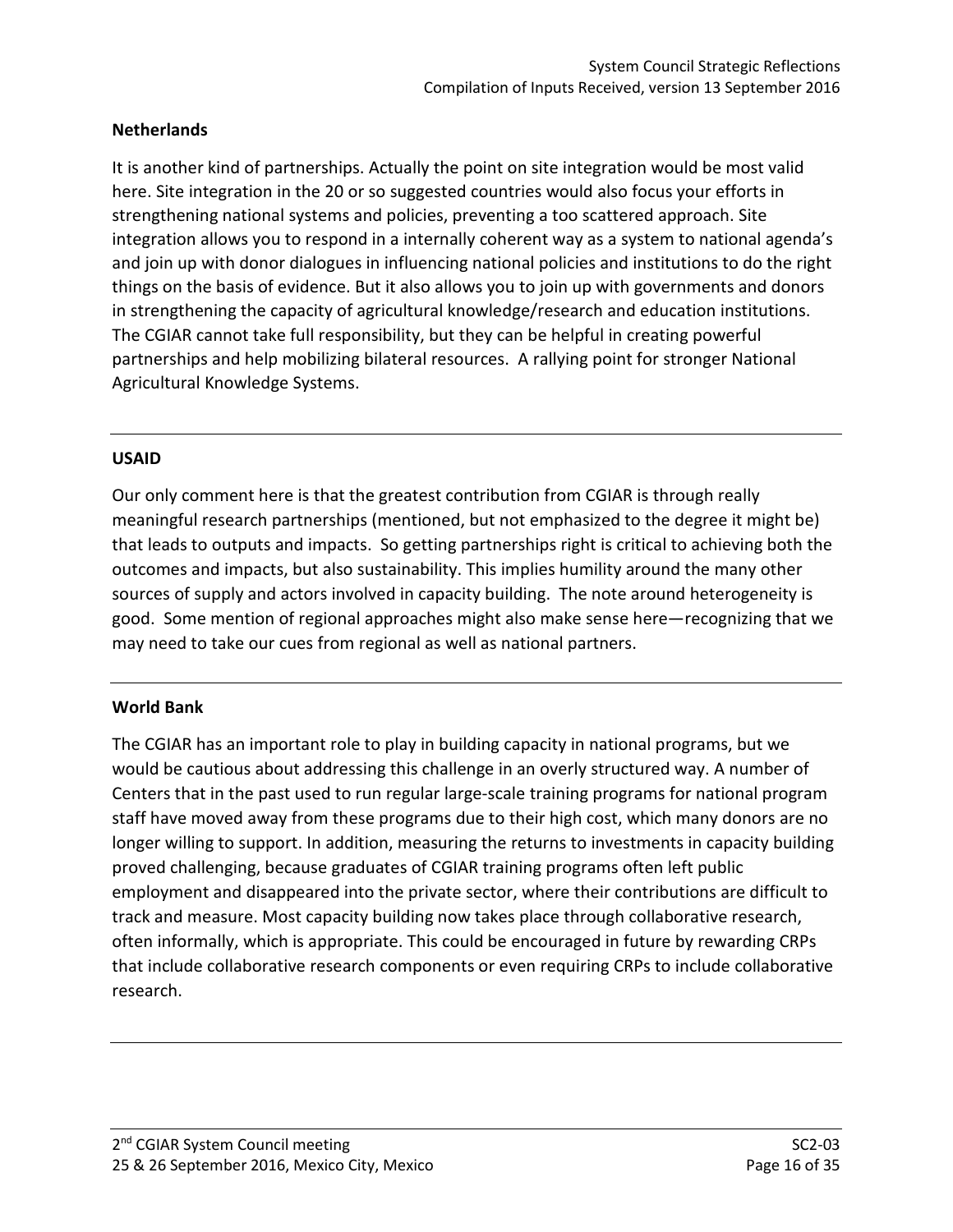### **Bioversity International Board of Trustees**

Agreed, a critical issue embedded in the theories of change and impact pathways designed for the new CRPs…. Also linked to national engagement at the country level through site integration.

#### **Interim Chair of System Management Board and on behalf of Center Directors General**

Emphasize the importance of stronger partnerships with national research systems in middle income developing countries doing joint research increasingly funded by them, and with them expand work to the less developed research systems. In places where national systems are functional, working together will boost our productivity and impact, and in places where systems are not so functional, it might help boost national awareness of what research can contribute and stimulate more investment. Overall, working with countries is essential for achieving impact and success.

#### **Margret Thalwitz, System Management Board Member**

Is this an across the board challenge or predominantly an African one? I see NARS whose capacities are certainly as strong as the CGIAR's and we need a different way of cooperation with them than in other parts.

*[On the third and fourth paragraphs]*: This point may need clarification. Not clear to me what this sentence aims at and whether this is a deliverable the CGIAR is equipped to commit to.

## <span id="page-16-0"></span>*5. Demonstrating performance*

We truly believe that CGIAR has made a major contribution to poverty alleviation and to improved food and nutrition security, and natural resources and ecosystem services. But belief is not enough. We must have credible and truthful evidence of performance, and of CGIAR's contribution. We need well-articulated theories of change and impact pathways, underpinned by strong metrics. Robust, consistent reporting systems paired with rigorous, credible impact assessments will drive our narrative. Are we, as a system, doing enough to quantify and robustly demonstrate, for example, the poverty alleviating impact of our work?

Our performance claims will increasingly be scrutinized, and we should expect that any figures we produce will be looked at very closely. CGIAR credibility rests on high quality impact assessment evidence. Our value for money metrics are so weak and so poor they present a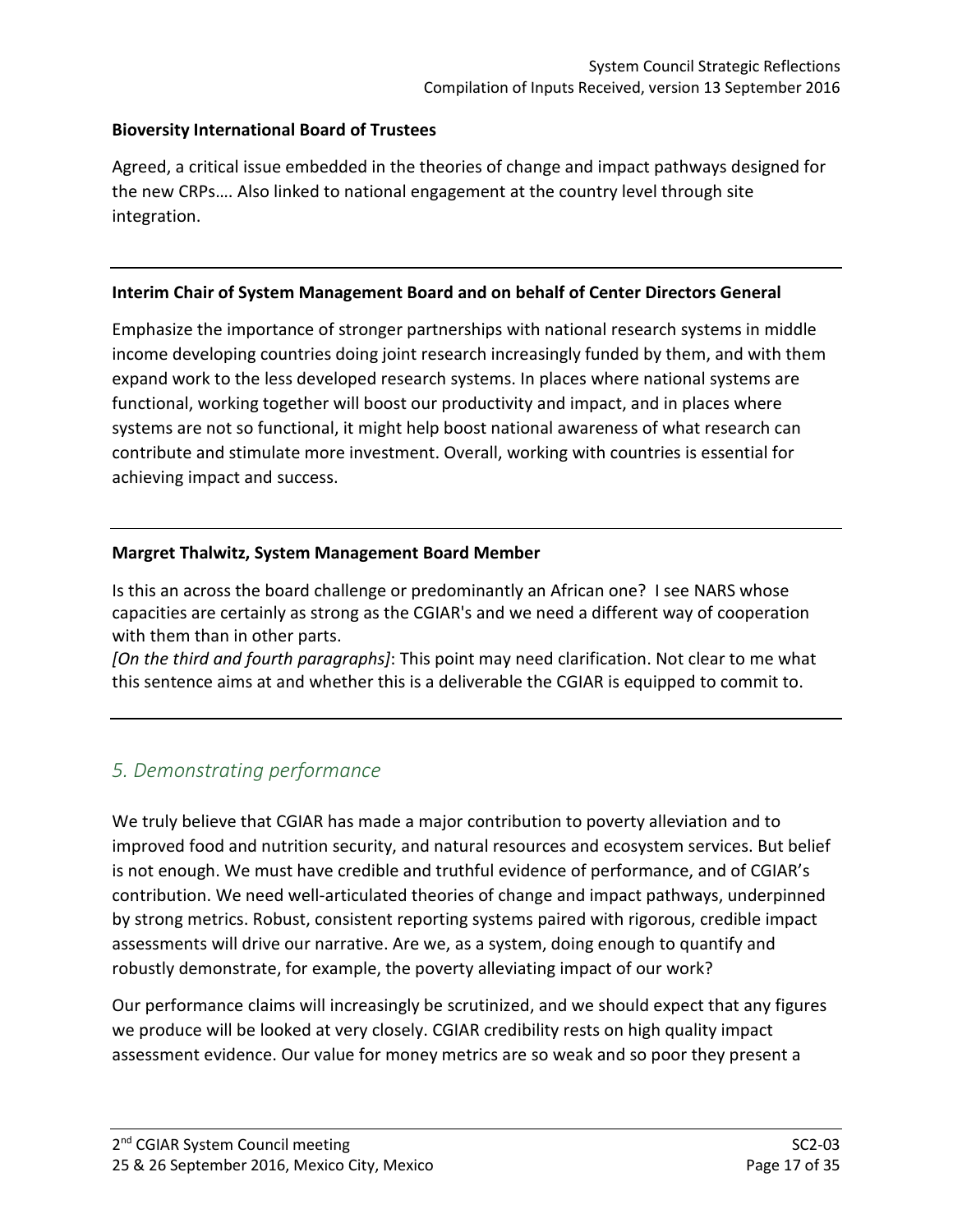reputational risk. Greater levels of transparency on performance reporting, simple value for money metrics and impact metrics, and data and stories would help assist in that regard too.

CGIAR must be able to demonstrate its comparative advantage and to show value for money – the results compared to the cost. Ultimately, CGIAR needs to shift to a more performancebased allocation model and to manage for results. We have to be able to effectively track progress. At the same time, scientists have to take risks and integrate failure as part of their research process.

Global challenges require us to work together as a system, where what we do is more than the sum of our individual contributions. While we have come some way, we have much further to go. The efficiency of CGIAR, as a system, has not met partners' expectations. There is far more we can do to drive down transaction costs, to be leaner, nimbler and more efficient.

Following the recent changes in governance, CGIAR now has the opportunity to focus on operating more strategically. Both the System Council and System Management Board need to contribute to this planning effort to reduce transaction costs, and focus on research for development.

#### **Netherlands**

Obvious. Having an impact at the local level is the raison-d'etre of the whole system. Again the CGIAR is moving in the right direction in it is performance assessments and the crucial role of the ISPC and IEA. The CGIAR derives great strength from its long institutional history in its organizational capacity. A fact that the insiders sometimes overlook. Comparative assessments as now being done with the ABCD kind of ratings help donors a lot. Just surfing on the multitude of websites and newsletters within the system demonstrates a wealth of insights, successes, research results and knowledge. More important probably is to take this point together with 6. Communicating narratives and success stories. Do we communicate well enough? I recall the intervention by Marcel at the first System Council on the Brexit referendum. The fact that you have a powerful system doing mostly the right things does not guarantee support for it.

#### **USAID**

We would add credible, transparent accounting systems for resource allocation. We think that without those, there is a de-linking of resourcing and performance.

What do we mean by a performance-based allocation model? Also managing for results—these phrases are common but they are also not well defined. Do they mean rigorously prioritized, evidence-based and scientifically compelling research plans and impact pathways underpinning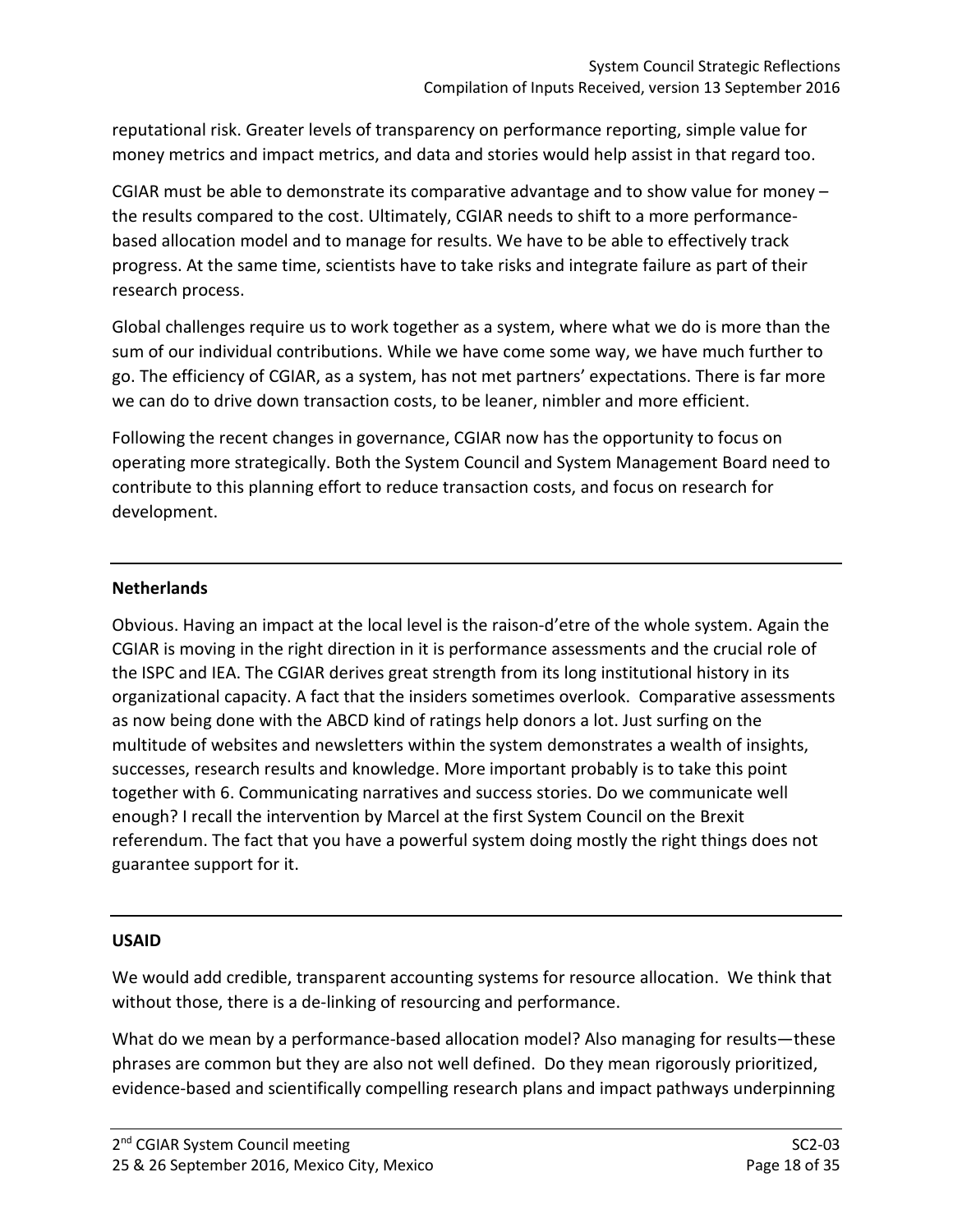resource allocation? Is this managing for successful outcomes, research progress made, milestones achieved, outputs generated, and continued strategic relevance? If so fine, but it wasn't really clear to us that was what the CO had in mind when using that terminology in the past…it seemed sometimes that it was about metrics that really weren't all that compelling.

Maybe it would make sense to include a strategic and focused approach to research reviews in this section with the goal of reassuring investors about continuing productivity and relevance of a given line of research/program?

## **World Bank**

The description for this theme covers a lot of ground, and it's not clear what is the main point. If the main point is that the CGIAR needs to generate robust, credible evidence that it producing results and delivering value for money, certainly that's true. But as we all know, it's one thing to say "We need well-articulated theories of change and impact pathways, underpinned by strong metrics," and it's another thing to build the "robust, consistent reporting systems paired with rigorous, credible impact assessments" needed to drive the narrative.

The reality is that the impact pathways linking CGIAR activities with the desired outcomes and impacts are often very long, and rigorously documenting attribution is technically challenging and costly.

This doesn't mean we shouldn't try to strengthen our impacts assessment work, but we need to be realistic about what can be achieved. One place to start would be during the evaluation of CRP proposals.

The screening criteria developed by the FEWG explicitly consider aspects such as the presence (or not) of a theory of change, the plausibility of the described impact pathways, the robustness of the results framework, and the realism of the M&E plan.

#### **Bioversity International Board of Trustees**

(see also point 2) the need for showing value for money in the present political context puts research at a disadvantage to many other development interventions. Efforts need to be strengthened to provide such evidence but at the same time the System Council needs to internalize the trade-off between easy measurement of results and addressing the complex systemic problems the CGIAR is expected to contribute significantly to solving…..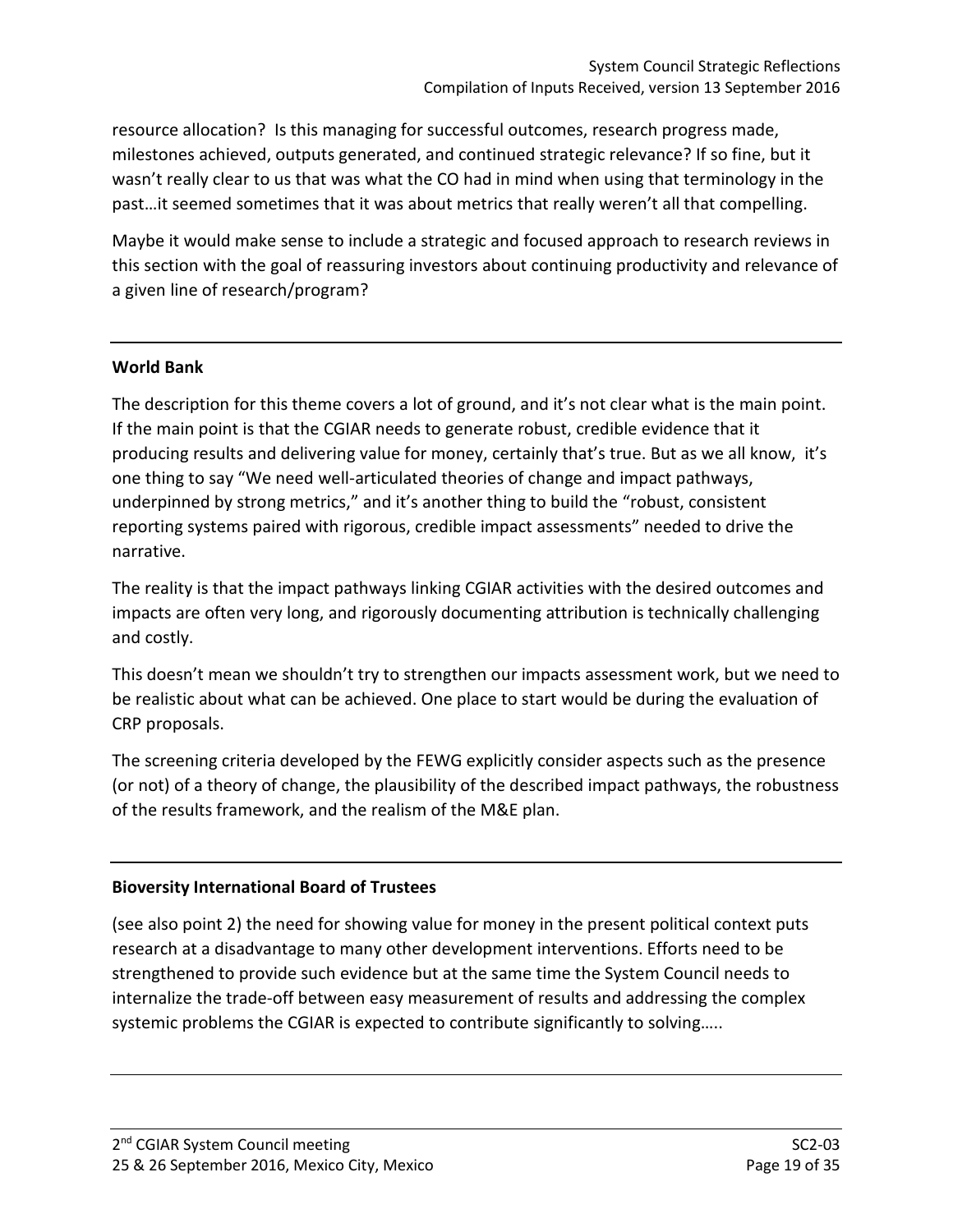## **ISPC**

Demonstrating performance – We need well-articulated theories of change and impact pathways, underpinned by strong metrics. Robust, consistent reporting systems paired with rigorous, credible impact assessments will drive our narrative.

The system-level impact assessment activities of the ISPC are carried out by its Standing Panel on Impact Assessment (SPIA). Through the provision of credible, high-quality impact assessments (IAs) that can inform CGIAR priority setting, and direct engagement in IA capacity development, SPIA's work strengthens the function/role of impact assessment in the system.

For the period 2013 to mid-2017, CGIAR funders, BMGF and DFID, committed substantial additional funding for a program to Strengthen Impact Assessment in the CGIAR (SIAC). SIAC has a number of significant outputs of direct relevance to this bucket. Examples include, adoption data for improved crop varieties (for South and South East Asia) and selected NRM practices, methodological guidance and training workshops involving Center/CRP IA scientists, among others. The SIAC activities are aimed at (a) developing and institutionalizing a strong IA culture within the CGIAR, such that *ex post* impact assessment is regarded as an essential part of prudent research management for accountability purposes and as an input to *ex ante*  strategic planning; and (b) generating credible evidence about the nature and extent of realized impacts across the broad range of CGIAR research investments to guide future investments in the CGIAR.

A first SIAC synthesis report will be published in October 2016 on rigor in impact assessment and implications for the CGIAR system, that will be followed by a second synthesis report in 2017 entitled: "What do we know about the CGIAR system-level outcomes? Evidence from the past 10 years" that will draw on findings from studies funded under SIAC and other literature, and will discuss state of the evidence for a range of archetypal impact pathways between investments in CGIAR research and the CGIAR SLOs.

In May 2017, SPIA plans to hold a 4-day conference on diffusion and impact assessment activities in the CGIAR to: (1) discuss lessons learnt from SIAC Phase-I; and, (2) engage with the CGIAR community, donors, academic collaborators, and other institutions to discuss IA strategy development at the institutional level, and contextualize SPIA's vision for CGIAR's IA strategy to directly feed into the development of a proposal for a SIAC Phase-II program of work, starting in 2018.

In June 2016, IEA was commissioned by SPIA to carry out an external evaluation of the SIAC program which is currently underway. An initial report on findings and recommendations will be presented at the ISPC 14 open meeting in September.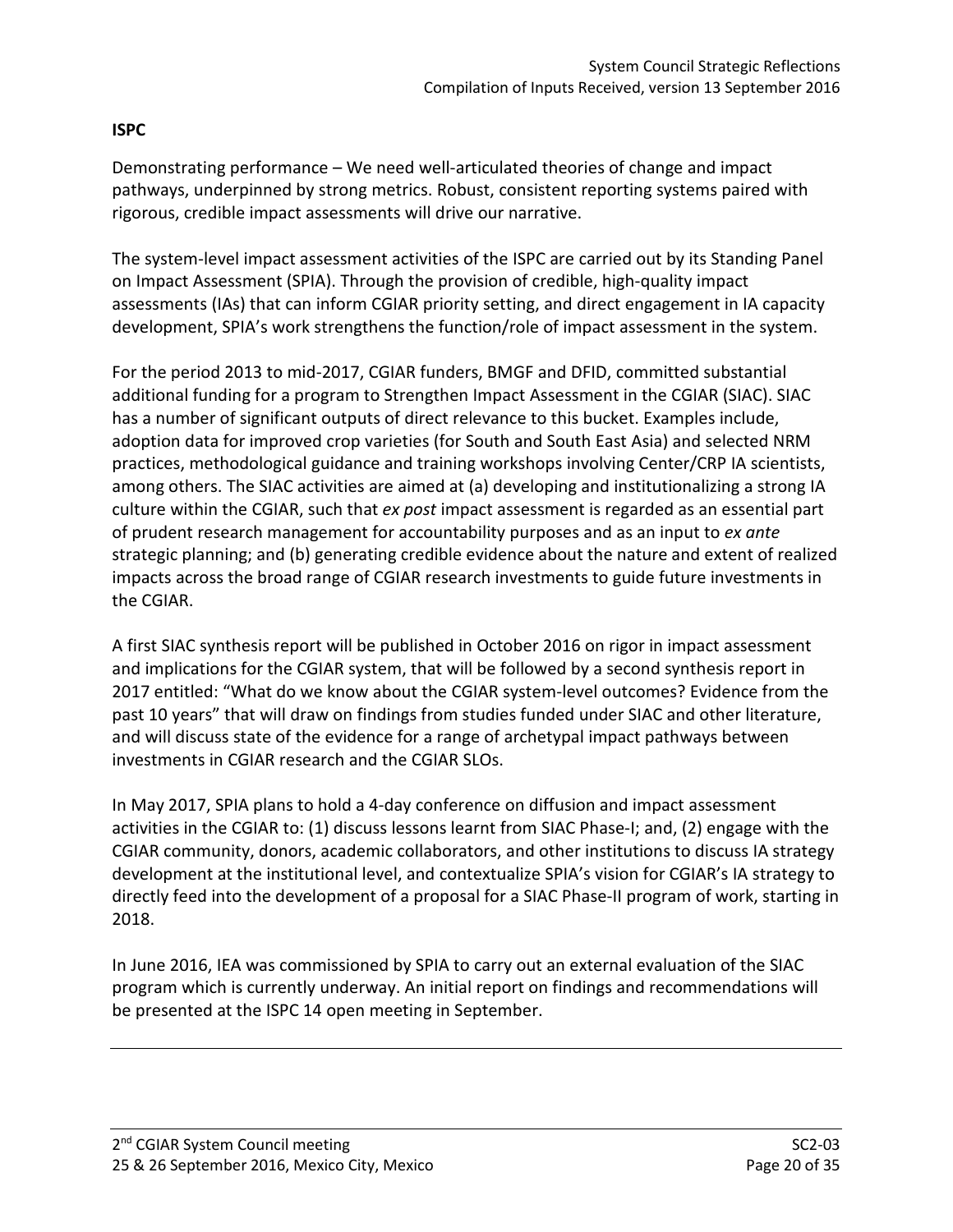### **Interim Chair of System Management Board and on behalf of Center Directors General**

To ensure the System and CRPs can demonstrate performance, proper resources are needed for the full range of monitoring, evaluation, impact assessment and planning and reporting activities.

Refer to:

- 'monitoring and reporting system' rather than 'reporting systems'
- 'evaluations and impact assessments' rather than 'impact assessments'

*[On driving down transaction costs]:* This is closely linked with the funding structures and fully agree that we can become leaner, but the system has to allow for it - needs to revise the Financial Guidelines.

#### **Margret Thalwitz, System Management Board Member**

Remove the following sentences as this is not a matter of evidence: '*We truly believe that CGIAR has made a major contribution to poverty alleviation and to improved food and nutrition security, and natural resources and ecosystem services. But belief is not enough*.'

Should we rely on SPIA's work in making the case of performance? How do they assess the quality of our methodologies to articulate impact pathways and metrics and the actual impact measurements and results?

"*Our value for money metrics are so weak and so poor they present a reputational risk*." It would be good for the System Management Board to understand why the criteria are poor so we could consider what might need to change.

Add: "*based on impartial, unbiased and globally relevant research. This is what should set us apart from other institutions, public and private." after "CGIAR credibility rests on high quality impact assessment evidence*"

Why does CGIAR need to shift to a more performance-based allocation model? Do all these performance indicators reward risk taking, pushing the frontiers, striving for risky innovation, all things we need, or do they make ex post assessments potentially stifling innovation? Shall we look into these tensions and understand them better before concluding on what basis to make allocation decisions? I would put a lot emphasis on timely tracking of impact and timely correction of course if needed than indicators that measure what we did 5 years ago. Those are needed too, alone might not suffice.

CGIAR always had this opportunity *[to operate more strategically]*, whether it uses it is the question, also for the System Council and System Management Board.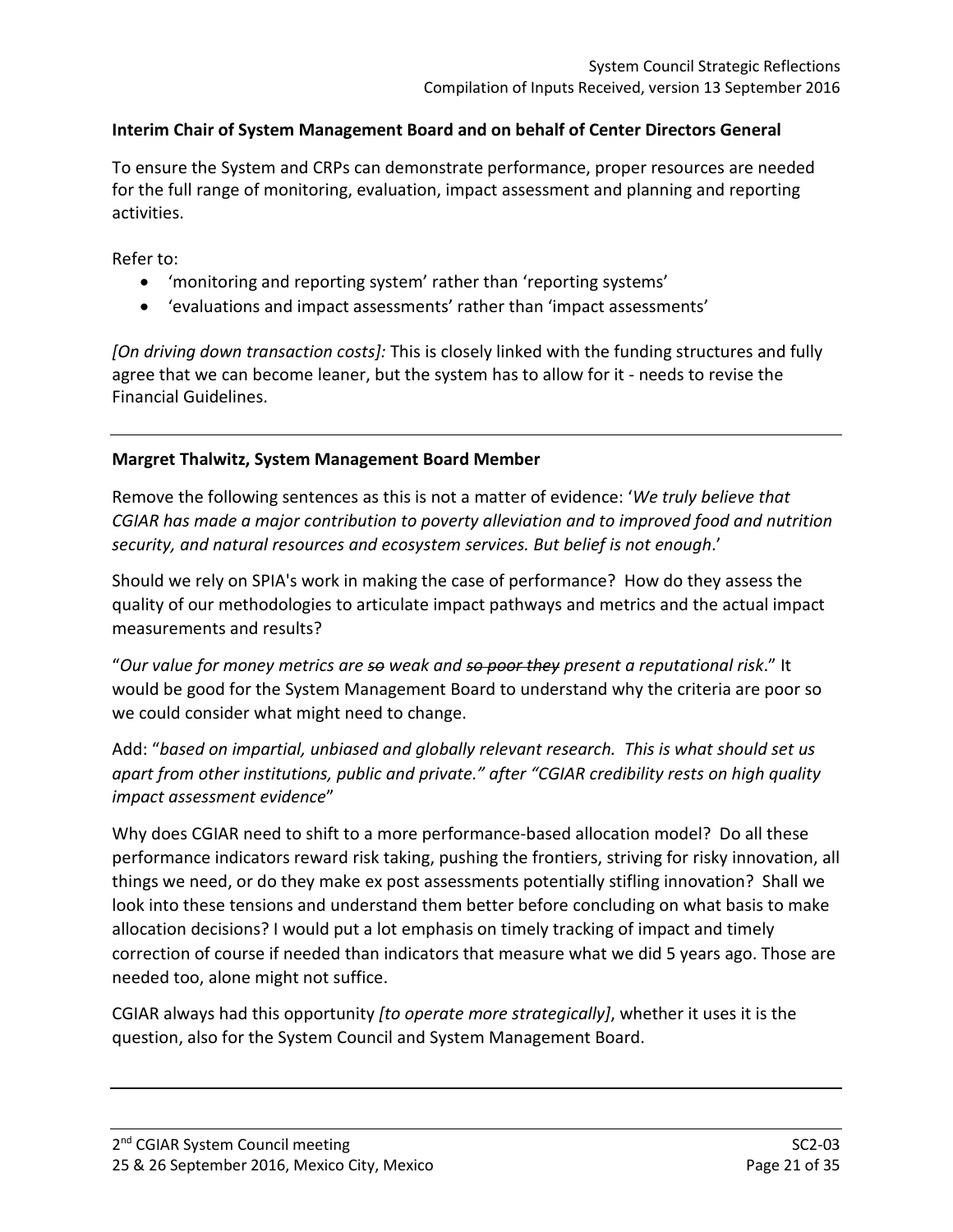## <span id="page-21-0"></span>*6. Communicating narratives and success stories*

CGIAR is the only worldwide research partnership addressing agricultural research for development, whose work contributes to the global efforts to tackle poverty, food and nutrition insecurity, and environmental degradation. We firmly believe that the world needs CGIAR, but we're falling short in selling this message coherently and consistently.

CGIAR is rich with extraordinary stories of success and achievement. Massive progress has been made. CGIAR members have just won the World Food Prize. But we undersell ourselves. We fail to exploit successes or to weave them into a compelling narrative that resonates with decision makers. We need to get better at articulating our successes more clearly, of capturing stories, of showing impact. How do we get it to a narrative that is so appealing that the system as a whole gets the recognition it deserves, not the individual pieces?

We have not done a good job of 'selling research' – explaining the scientific process. There is much we can learn from the Intergovernmental Panel on Climate Change (IPCC) process. There are voices saying why are we bothering with research, that we don't need more research, that the solutions are already there, that it's just a matter of getting them off the shelf and into the development community. We really have to build our case, to promote CGIAR research activities in the multilateral development frameworks, in the G7, the G20. We have to explain and demonstrate why research is relevant. There's certainly some good information out there, but it's not readily available and it's not consistently being used across the donor world. We need a much bigger effort in communicating what we do. CGIAR has also not said enough about what has changed through capacity building.

To resonate with decision makers, our narrative needs to speak to very simple, very tangible results: how many refugees have you been able to settle in their own country; how many jobs have you created for rural youth? We must be receptive to the major drivers of development thinking, and to showing what research can contribute towards that thinking: innovation, green job creation, climate smart solutions.

Should the System Council have a session on the success stories, and set aside time to know about the stories. If so, how and when?

## **USAID**

We would not underestimate the establishment of a highly compelling, focused research agenda to generate critical IPGs that do not have alternative sources of supply to upping the visibility and credibility of the CGIAR on the global stage. That would provide the basis for renewed engagement by the System Management Office—an area that the CO tended not to prioritize adequately in our view. But it's being able to speak to specific areas of research in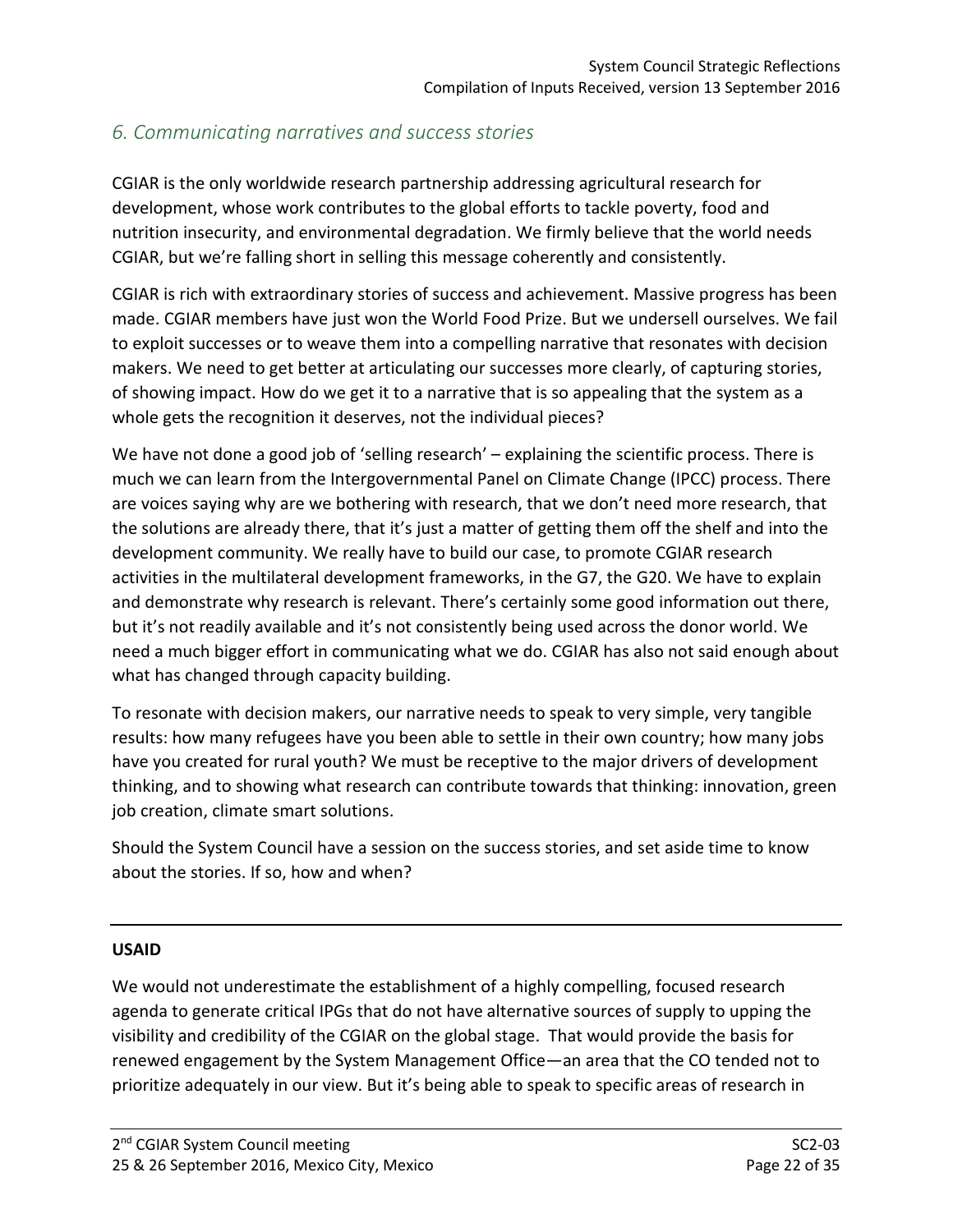areas people care about, rather than about the system *per se,* that is going to be compelling in our view.

#### **World Bank**

It may be true that the achievements of the CGIAR are underappreciated by the general public, but one has to wonder whether this is because of a lack of effective communications. CGIAR Centers use an increasingly diverse range of media to communicate the results of their work, and they seem to be quite adept at targeting relevant audiences. Does that mean the successes of the CGIAR are appreciated by the general public?

Unfortunately, no – but that is probably because public interest in and understanding of science and technology issues in general seems to be very low. In that context, it may be more important to focus communication efforts on the relatively small set of decision makers who have the ability to allocate resources. To avoid duplication of effort and ensure coherency in messaging, it would make sense to coordinate communication efforts at the system level (e.g., through the System Management Office).

#### **Bioversity International Board of Trustees**

This is a generally accepted issue CRPs and centers are clearly doing much better than in the past. Still we need the System Council to amplify the messages building on the efforts by the CRPs and the System Office.

#### **Interim Chair of System Management Board and on behalf of Center Directors General**

There is an opportunity to use monitoring, evaluation and learning information to support communication of our results and impacts. e.g. CCAFS uses outcome case studies very much in this way and also as an outcome monitoring tool that then serves as a communications vehicle.

Emphasize the importance of scaling up high level global advocacy to improve agricultural, development and science policies (the real bottlenecks to impact if you consider both the underinvestment in knowledge in less developed countries, and the overinvestment in subsidies in the more developed countries).

[Selling research] Needs acknowledgment and support through integrated communication and engagement specialists.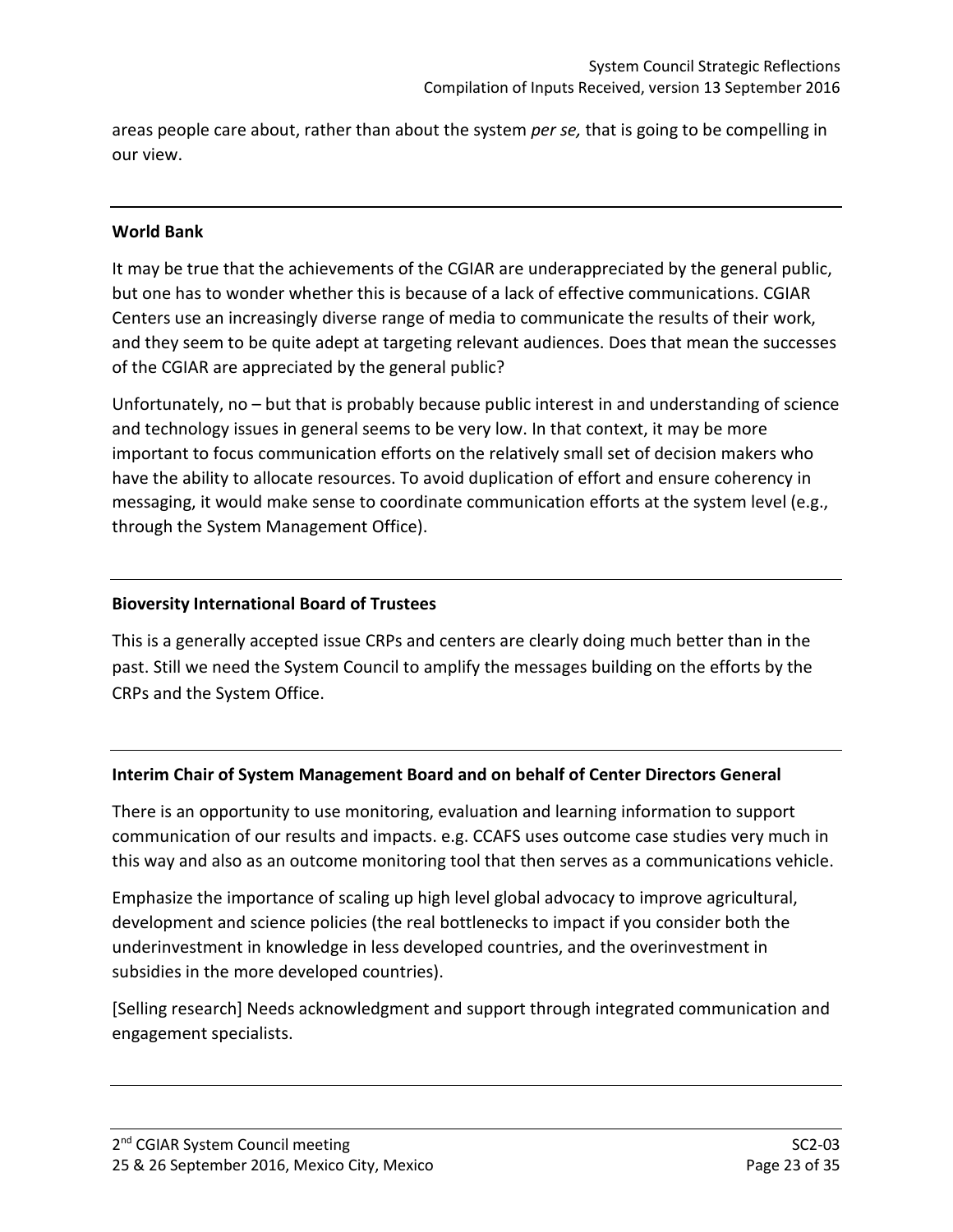#### **Margret Thalwitz, System Management Board Member**

Revise first two paragraphs:

"CGIAR is the only worldwide research partnership addressing agricultural research for development, whose work contributes to the global efforts with a public mandate to tackle poverty, food and nutrition insecurity, and environmental degradation. We firmly believe that the world needs CGIAR, but we're falling short in selling this message coherently and consistently.

CGIAR is rich with extraordinary stories of success and achievement. Massive progress has been made. CGIAR members have just won the World Food Prize many times. But we undersell ourselves. We fail to exploit successes or to weave them into a compelling narrative that resonates with decision makers. We need to get better at articulating our successes more clearly, of capturing stories, of showing impact. How do we get it to a narrative that is so appealing that the system as a whole gets the recognition its mandate deserves, not the individual pieces?"

*[Should the System Council have a session on the success stories?]* Fine, but I don't think this is the solution. We need an ongoing dialogue with the System Council, not the type of dialogue we had the past 6 years. This requires from the Centers to develop a much more compelling story of collective action than you can get from CRPs.

## <span id="page-23-0"></span>*7. Securing more – and more stable – funding*

The lack of a stable, secure funding stream has long been recognized as a strategic risk to CGIAR. But the money is there. It's not that the world doesn't have the money to spend on agriculture and food security. It is spending \$500 billion every year on things called subsidies – this is money that tax payers around the world are providing to give to agriculture and food security. Unfortunately, 80% of that money is actually part of the problem, not part of the solution – its unsustainable and it makes matters worse.

CGIAR needs to unlock money in many different ways. We need to link to the international G7 and G20 conversations, and to explore new funding modalities and other ways of financing what we would like to achieve. The Official Development Assistance (ODA) pot is shrinking, and the role of ODA is changing - more blending of loans with grants, and acting with the private sector. We need to be alert to new opportunities and to position for the future.

In relation to our research agenda, how can we make sure that new ideas that bubble up in CGIAR Research Programs are actually supported with funding? How do we get more money in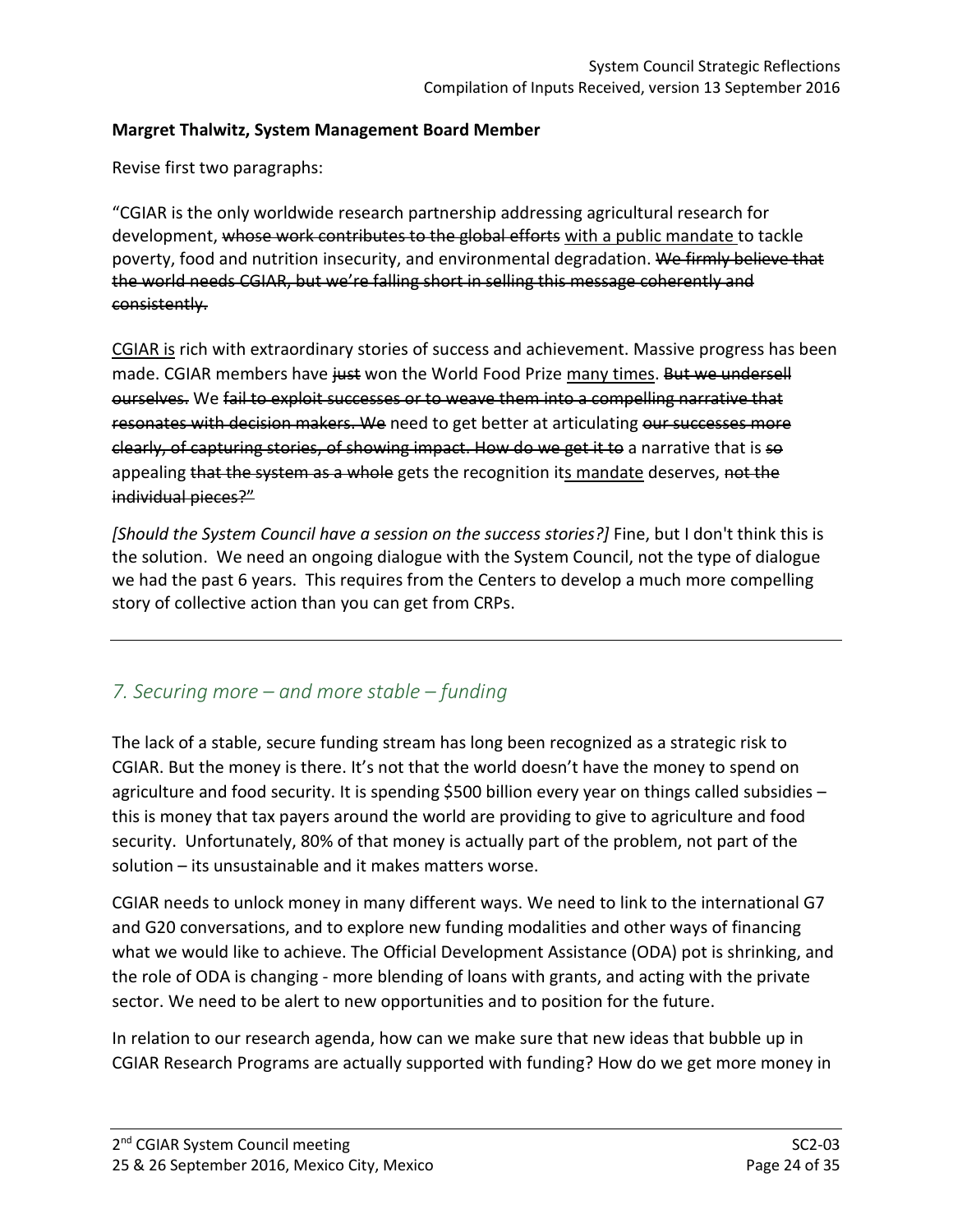the shared agenda, moving from Window 3 into Window 2, or from Window 2 into Window 1? How do we keep our transaction costs as low as practicable?

#### **BMGF**

(including 5 and 6 for supporting evidence) I was very surprised to hear the level of discontent expressed at the Paris meeting among the donors who fund through Window 1 and 2. The idea that these problems are solved is clearly mistaken. We are in the preliminary stages of addressing these issues. Focusing on Theme 7 for the next two years and insuring that we have a funding mechanism that can work and attract donors is essential. We are trying a few things to improve the situation with the donor reviews and subsequent W 1/2 discussion in September. Unfortunately, this will be a somewhat hurried, first attempt. We will know much more about how much progress we have made toward the end of the year. There was a very good discussion in Paris of how Window 1 funding might be defined (the most important things the centers do?), where W1 funding should be focused and how it should be used, that has not been taken up. It is unclear whether we have the right funding model, one that can support effective, focused research and also provide support for infrastructure and organizational requirements, for the future. We are attempting to patch the current model. We will benefit by seeing how successful we have been.

#### **Netherlands**

This one is most crucial to bring forward. Modernize resource mobilization in new instruments and new donors. Strongly related to point 1 as well. Go around emerging market governments and make an inventory of what would be needed to engage them in supporting the CGIAR. Work on new instruments as the Bank is doing with an investment fund. Check again the resource mobilisation study done a few years ago by a consultant (Lion's Head???). Understand partnerships as joint ventures where parties, including the private sector, bring their own resources without claiming each other's resources. The private sector is not a bag of money for the CGIAR. The CGIAR is not a bag of money for national systems or NGO's, even though the CRP's can invest in it like CCAFS often does. Approach bilateral donors to help out with strengthening national systems. The CGIAR has the power to be a convener (ref SRF values).

But also there is an important lessons for the System Council. The System Council should learn to negotiate more and more tough with itself and not just with the System Organization and the Centers. If we recognize the need for at least 30-40 % W1/2 funding in the total portfolio, then we need to adopt as a Council a donor policy stating that individual donors aim for a minimum of 30-40% W1/2 funding in their own portfolio.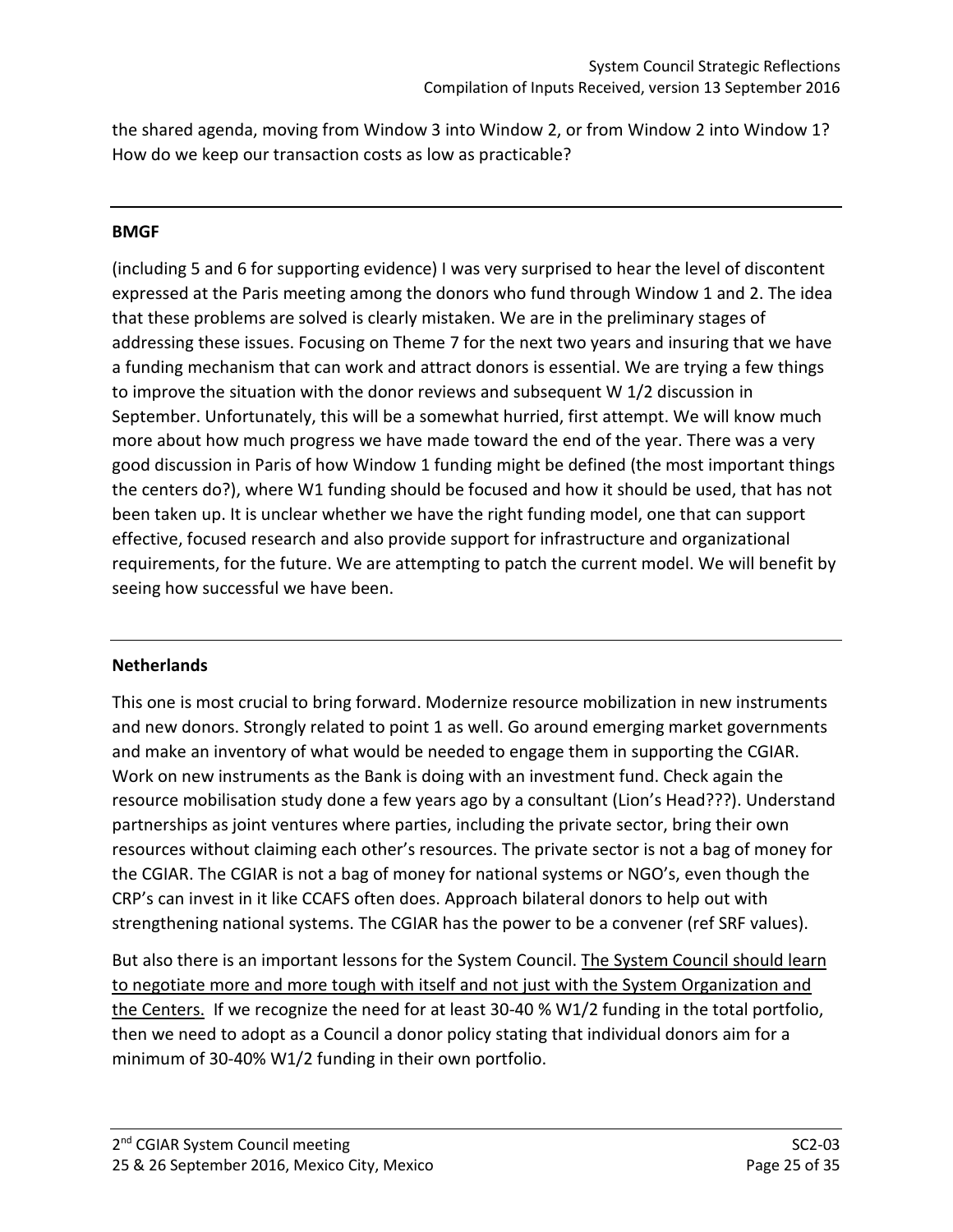Without having that as an obligation, but it can be a joint intention that should have meaning for individual donor decisions. Same with multi-year commitments. It should be part of a System Council accepted joint donor policy to do multi-year funding. Some naming and shaming is not bad if you deviate from that (like us this year, sorry). Could we have Flagship funding under W2?

## It would:

- a. avoid donors mingling in the programming of flagships on the basis of bilateral or W3 funding and
- b. greatly facilitate admin burdens on both sides (donors and CRPs).

How do we approach such an issue in the System Council? Frank Rijsberman made suggestions in the last Fund Council in Rome for, amongst others, redefining definitions of W3 and fungibility between W1 and W2. But nothing was done with it. How do we bring these things to the Council as decision points?

In short: Be responsive and make sure CGIAR is globally recognized for the power house it is; Demonstrate impact at the local level; Communicate effectively; Modernize resource mobilization.

## **USAID**

What we said about 6 above goes double/triple for this item. A large amount of time and money has gone into repeated consultancies etc about raising money, innovative approaches to funding, longer horizon funding—even during periods when little attention was being given to priority setting…this will not work. Again, attacking subsidies is easy but does it really help us make the case for funding? Most of the section is fine but we would make it hinge on reestablishment of a highly focused donor-funded research agenda that is going to merit the attention of world leaders and partner organizations.

The questions asked in the last para primarily hinge on making the choice of shared agenda programs the most—not the least—attractive places for donors committed to a compelling and focused set of research programs. Donor choice will also help—having to fund aggregated programs of mixed quality has not worked…we have to do better and offer donors more choices to attract money back into the shared agenda. One way to lower transaction costs referred to in the last para would be to have research programs that were more internally cohesive…our sense is that little benefit has come through agglomerating disparate lines of research with additional management layers that cut across multiple institutions, sometimes unnecessarily so. It's not clear how much real management those layers actually provide in many cases, as well.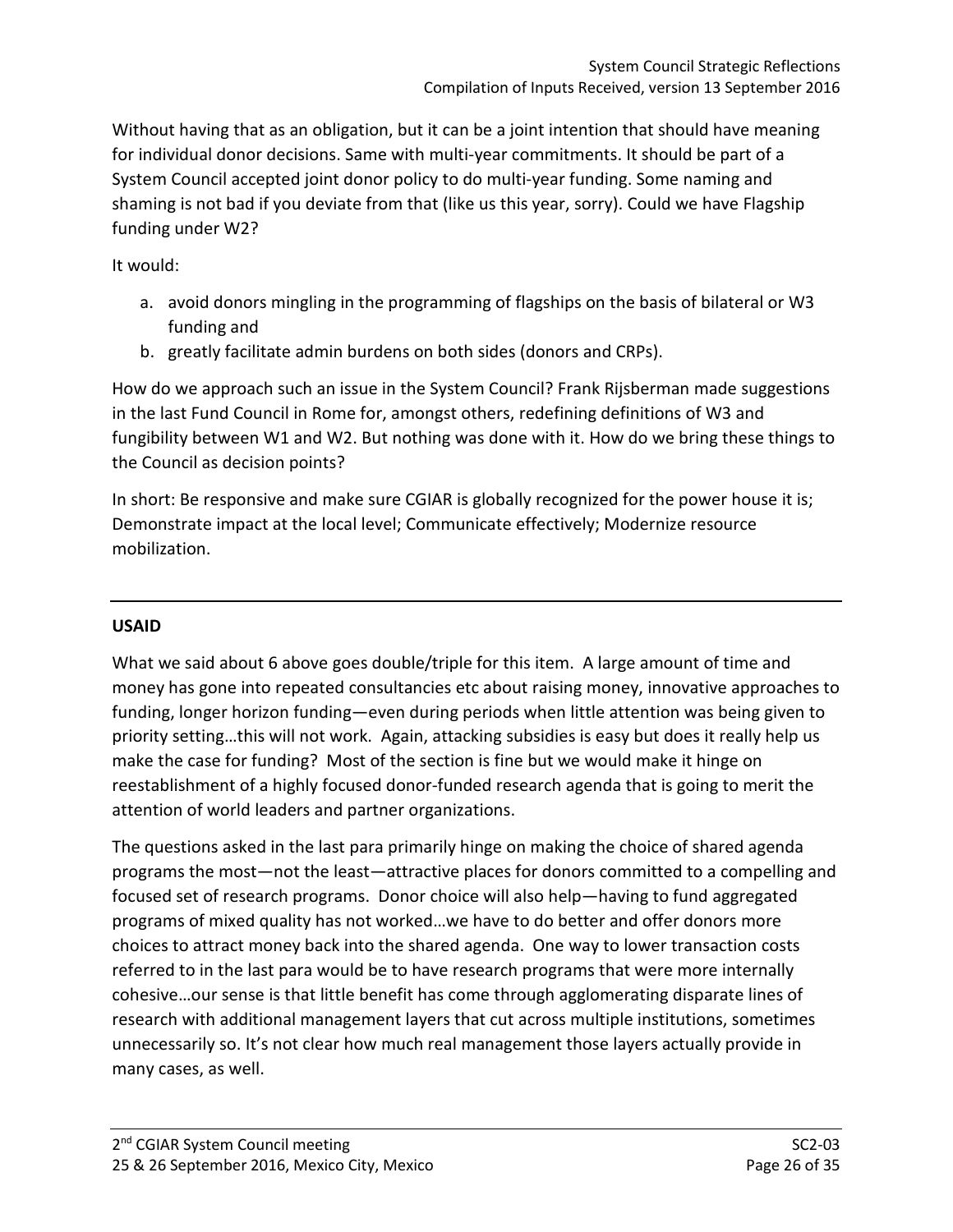#### **World Bank**

Given the erosion of W1/W2 funding in recent years, it's difficult to argue that this should not be the #1 priority.

The Big Question, of course, is how to achieve it. Demonstrating impact (Theme 5) and effectively communicating successes (Theme 6) would of course be good places to start. You are no doubt familiar with the discussions that have been taking place about possible nontraditional funding instruments (e.g., establishment of an endowment, offering investors a modest return on their investments), so we won't discuss those in detail.

## **Sara Boettiger, Fund Effectiveness Working Group Chair, former BMGF System Council Member**

To me, #7 is at the core, but you can't do that unless you have 5 & 6. These, to me, are priorities together in a bundle.

For #7, we have three separate threads -

- **a. improve how the money flows.** We discussed, but (to my knowledge) not put a plan in place for possible changes to how the funding flows in the system (e.g. the 'pay forward' discussion we had earlier in the year).
- **b. increase funding from existing donors.**
- **c. identify new sources of funds.**

#5 is critical if we are going to do (b) and (c) above.

As a specific response to #7 language in the note, I think I would express doubt that links to G7 and G20 are the right place to put energy/resources. It is possible to spend a lot of energy/resources on those processes without getting anything tangible at the end of the day. In parallel as we approach other sources of funding (or expansion of existing donors' investments), we need the #5 done well, and #6. To get money from Window 3 into Window 2 requires focused, prioritized CRPs with clear definitions of what the money is buying, as well as good reporting and M&E strategies. To move money into Window 1 will require a reconsideration of what Window 1 can be spent on (i.e. avoiding the even spread and gap-filling rhetoric which causes problems for donors).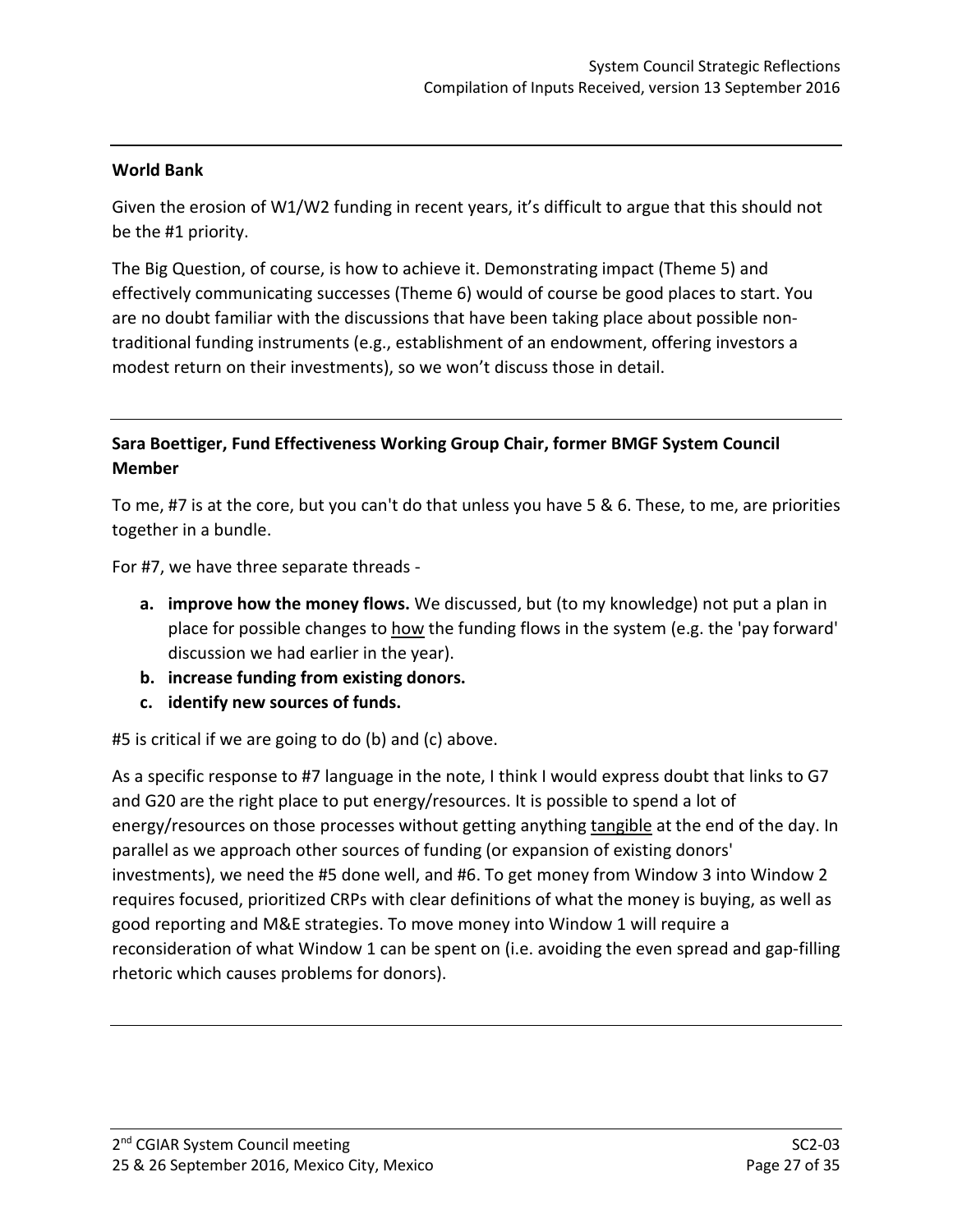#### **Bioversity International Board of Trustees**

Nobody disputes the need to find new ways of conducting our business to tap into new modalities of development funding, wider partnering also with the private sector. Clearly all parts of the CGIAR system need to join forces to creatively tackle this challenge. In the short term being able to set some priorities where the CGIAR's "unique selling proposition " is clear and documenting/sharing this evidence will be critical to set the CGIAR on a forward looking financing trajectory. This is of course linked to the earlier issue of focusing investment and communications on high impact, high visibility issues within the CRPs and platforms

#### **Interim Chair of System Management Board and on behalf of Center Directors General**

Need to catch up with private sector partnerships at a much higher scale, focusing on the small and medium size national (regional) ag input companies and others to scale up what we do, and promote sound business by such companies, producer associations and the like. Innovative financing mechanisms including with the private sector are critically important.

#### **Margret Thalwitz, System Management Board Member**

Yes, correct, and all concerned know that and yet not much has changed. Telling what is wrong is easy, convincing to bring about change so much more difficult. We have within the CGIAR between Centers and Boards an enormous expertise on the entire spectrum of making agriculture more productive, equitable and sustainable - how can we harness this in communicating and demonstrating our value added???

Do we need the window strait jackets at all? Can we initiate a conversation with old and new donors where the individual program and project approach inherent in the current system gets questioned and the relationship between funding and innovation revisited? We could start with the current System Council, but who takes the conversation up the ladder to the bosses of the bosses?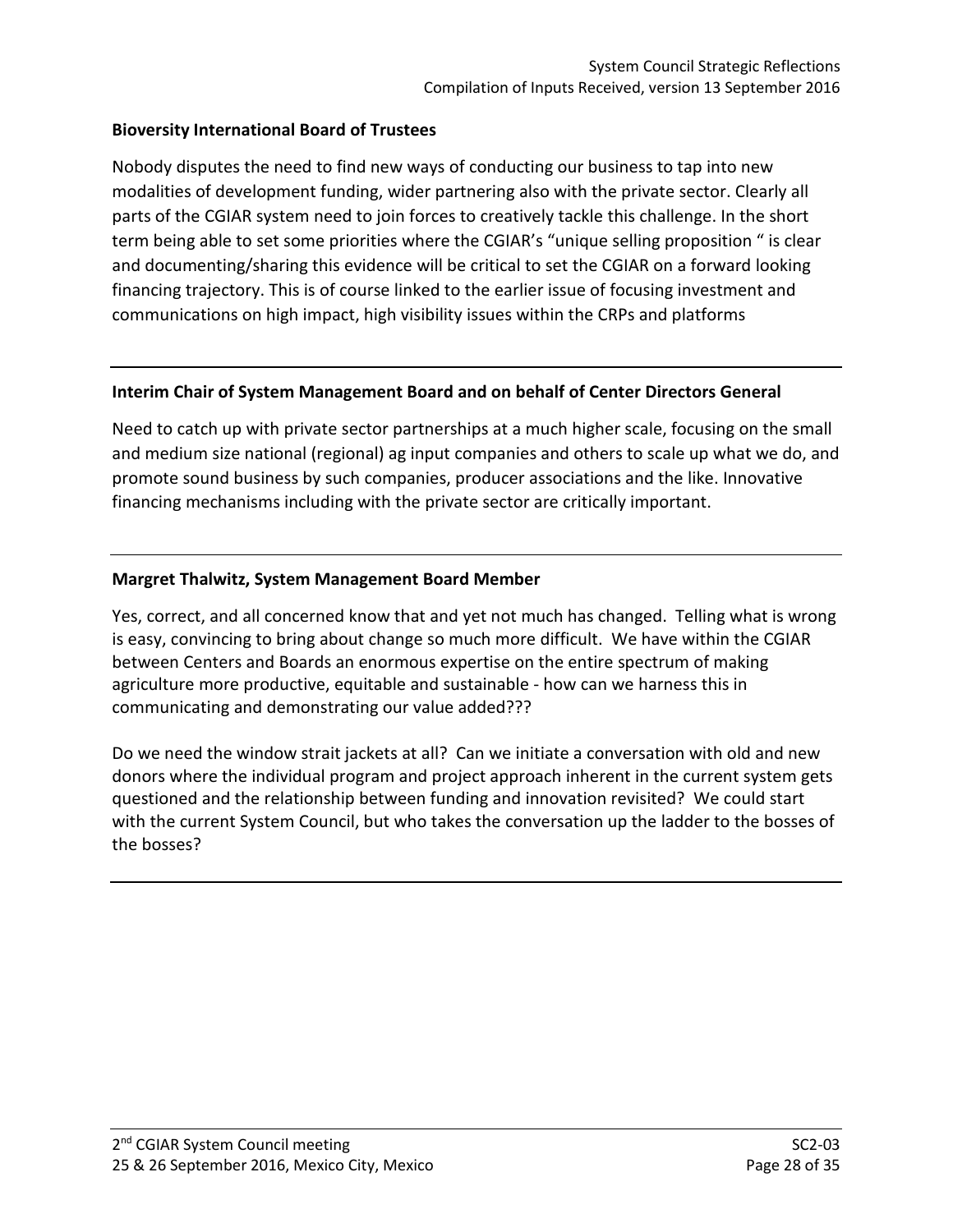## <span id="page-28-0"></span>Broader System Council written inputs, not specifically attributable to 1 'bucket'

### **Australia**

#### Introduction

These thoughts are intended to be constructive. They should be seen as tentative hypotheses from a newcomer who has not been engaged in the deliberations that led to the strategic reflections document circulated on 9 August, or indeed in the overall design of CGIAR architecture including the formation of the System Council. I am looking forward to joining the System Council and to getting a better understanding of the thinking of other members that underpins this strategic reflections document.

#### Analytical lens

About ten years ago I developed the simple framework below as a crude checklist against which to test national collaborative research initiatives in Australia. However, it seems to me to be readily applicable (or at least adaptable) for multilateral international research collaborations.

It is based on the premise that, in order to be effective and durable, multi-institutional collaborative research partnerships must satisfy, on an on-going basis, a simple value proposition:

For:

- Combining forces to build a critical mass of resources that would be infeasible and/or prohibitively difficult for individual partners to assemble on their own
- Tackling issues that are too big and/or risky for individual investors sharing risk
- Avoiding unnecessary duplication of effort (not all duplication is bad)
- Making best use of scarce resources (especially people and infrastructure)
- Strategically building research capacity in gaps or weaknesses that undermine the whole system but are not core business for any individual investor

#### Against

- Transaction costs in time and money
- Opportunity costs for funds and personnel
- Brand dilution for individual investors
- Dilution of control for individual investors
- 'Group think' can lead to risk-averse, lowest common denominator approaches that are incremental rather than transformative

Where the 'for' arguments are demonstrably more compelling than the 'against' arguments, then the collaboration is worth initiating or continuing. Once such collaborations have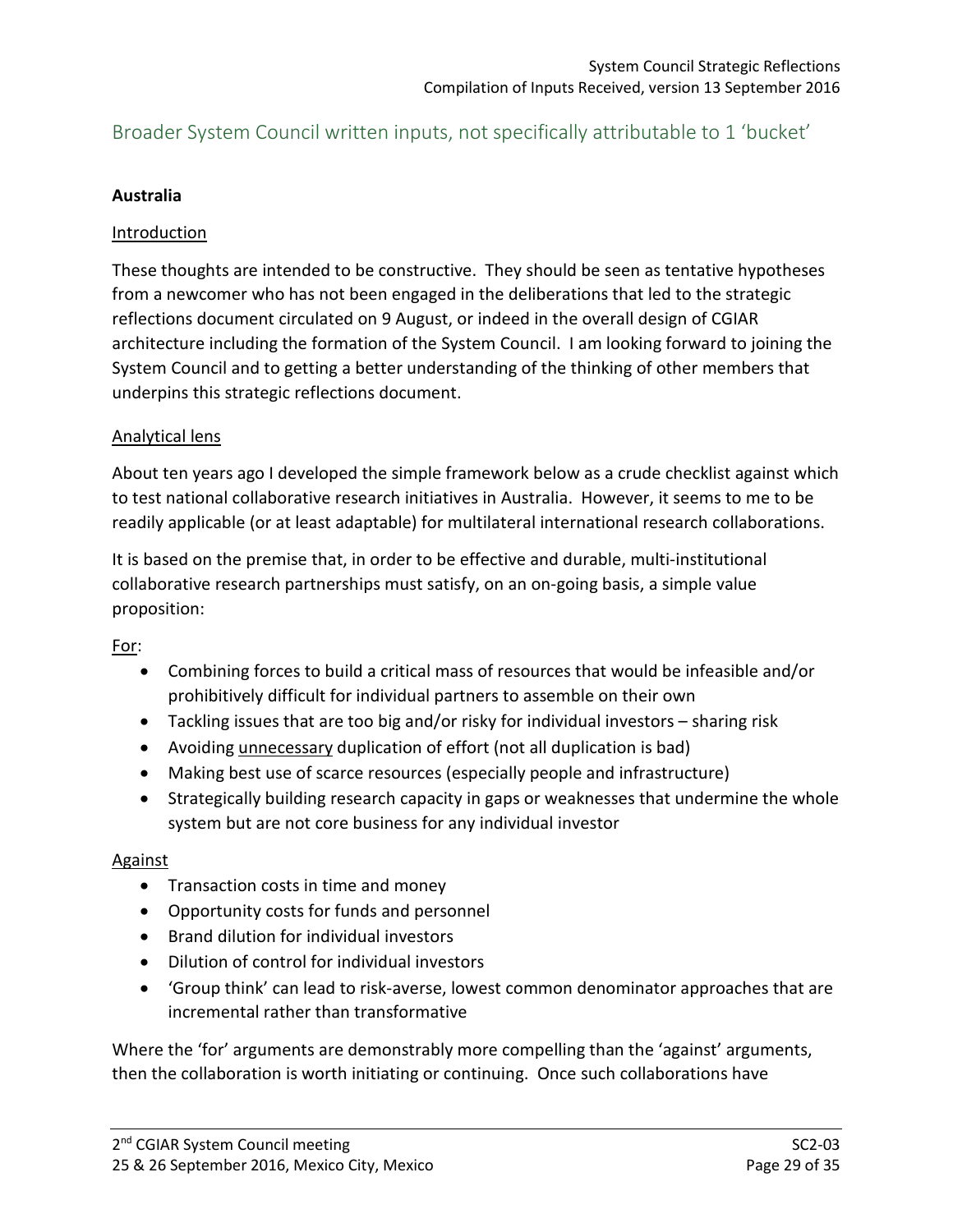developed their own identity, brand and infrastructure, the personnel engaged in them obviously have a vested interest in perpetuating the collaboration. This can sometimes become an end in itself for the people involved, as opposed to a means to an end, which is how investors need to monitor it.

## **Feedback on the CGIAR System Council Strategic Reflections**

Looking at the CGIAR through this lens, the questions that arise for me include:

- 1. Is the CG system focused on the really big global issues for which a global response is essential and/or demonstrably the best way forward?
- 2. Is the CG targeting problems, issues or opportunities, and/or developing new technologies and infrastructure, that are too big or risky for national and other donors?
- 3. Is the CG achieving economies of scale and/or efficiencies in identification, development and use of critical infrastructure that outweigh the transaction and opportunity costs?
- 4. Given the architecture of the CG with its matrix of Centers and CRPs is it well configured, either to undertake very risky, game-changing research, or to marshall sufficient resources to tackle the big issues in a suitably potent and integrated manner?
- 5. Where does the CG system enjoy a comparative advantage when compared with other big investors in agricultural R&D? To what extent are we investigating and trialling new investment models with other big donors/investors?
- 6. As particular countries and regions develop their own economies and agricultural research capability, is the CG displacing, retarding, catalyzing or complementing investment in NARS (people and funds) or regional initiatives that might be more appropriate vehicles for research investment?

## Ambition

Working through these questions, the overall reach and scope of the seven 'buckets' seems too modest to me.

Coming out of the Paris climate COP, and reviewing the targets of individual countries, it is clear that the land sector, representing 20% of global emissions, has a huge role to play. Agriculture is also the biggest user by far of diverted freshwater, the largest contributor to deforestation and habitat loss and degradation, and a large consumer of fossil fuels. As the reflections document notes, there are also major issues around food security feeding into national and global security concerns, and also gender, human diet, nutrition and health.

On the other hand, agriculture and forestry offer most of the few realistic options for extracting CO2 from the atmosphere as well as abating emissions, they are the single biggest lever in the toolbox of landscape restoration, and they are obviously central to food security, nutrition and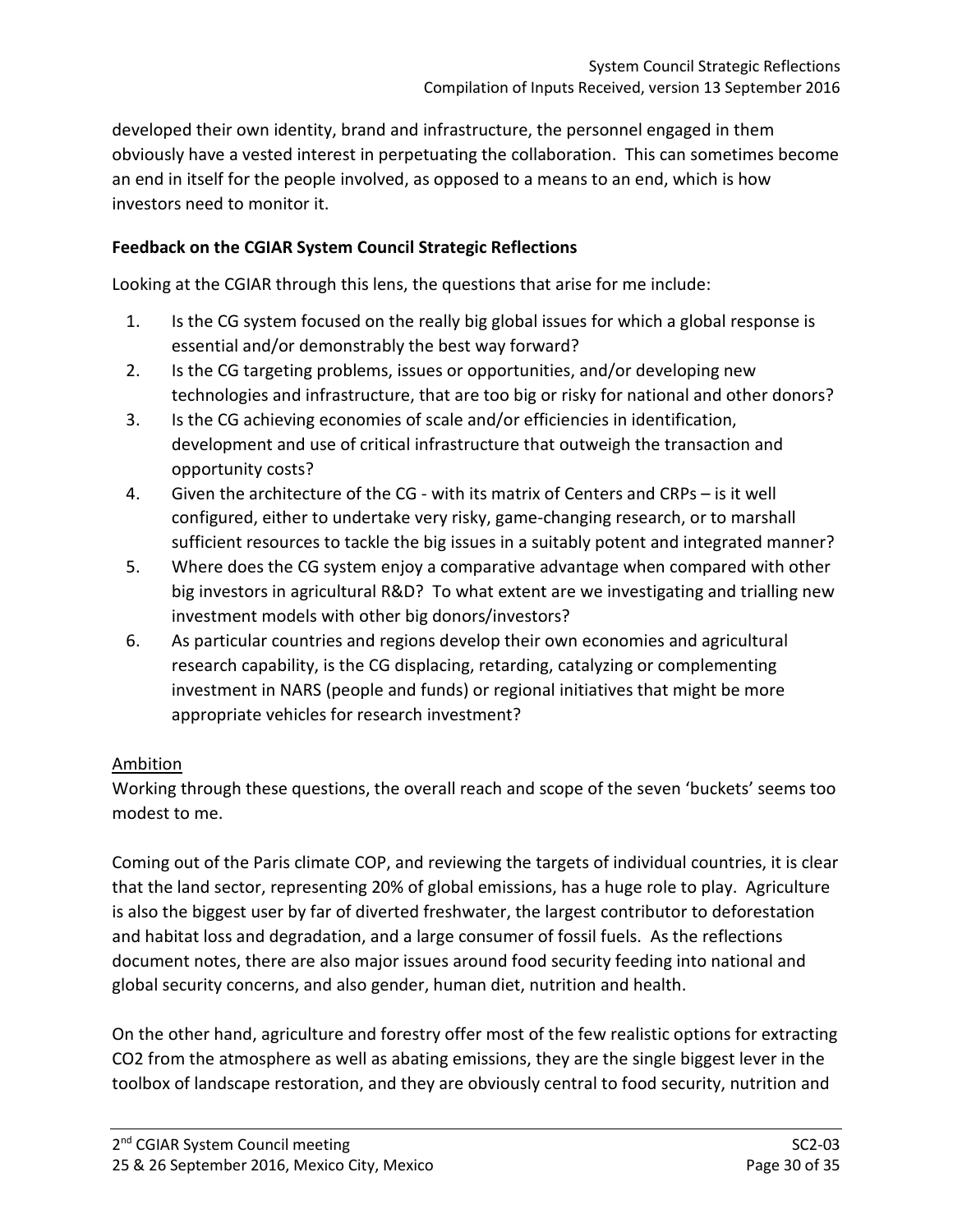health. There is huge scope to increase the water, energy and nutrient productivity of agriculture in most countries and globally, including by reducing food loss and waste.

I agree strongly with the contention in the reflections document that there is much to learn from the IPCC process. In particular, the key metrics around the concentration of CO2 in the atmosphere, global emissions, target thresholds for global average surface air temperature increases, and nationally determined commitments within the framework of global agreements, informed by regular global Assessment Reports, provide an overall architecture that informs science and policy at multiple levels.

While of course the CGIAR System Council is not a global policy making body, as the document notes it is the *"only worldwide research partnership addressing agricultural research for development, whose work contributes to the global efforts to tackle poverty, food and nutrition insecurity, and environmental degradation*."

It may be a useful thought experiment for the System Council to consider some global objectives and targets for agriculture that are consistent with achieving SDGs and NDCs post-Paris, and then to assess whether our annual investment of around one billion dollars is generating the knowledge base that could enable such targets to be achieved. The Strategy and Results Framework 2016-30 provides excellent scaffolding for this, but in my opinion there are too few quantified targets and those that are there appear way too modest. For example, reducing emissions from agriculture by 15% by 2030 appears timid and inconsistent with the national emissions reduction targets that many countries have set since the Paris CoP.

It might be instructive, for example, to think through the sorts of technologies and farming and land use systems that would be needed in different agri-ecological regions to achieve **net zero** emissions from the land sector at a landscape scale (not necessarily at field or farm or district scale). In my view, in most regions this will only be possible if we think about food, water and energy in a more integrated way. Consistent with a carbon neutrality objective (or even being a net sink), agriculture and forestry should aim to be a net producer of renewable energy (2<sup>nd</sup>) generation biofuels, solar, wind, micro-hydro, algae, methane co-gen etc) rather than a large consumer of diesel.

CGIAR needs to be seen as a strategic player in the global decarbonising agenda (one of the fastest-growing sectors of the global economy) with substantial private sector interest and engagement. As the world decarbonises, and economies recalibrate accordingly, agriculture and in particular agricultural research needs to be seen as core to the solution, not part of the problem. I may be missing something, but this imperative does not come through in the material I have seen to date.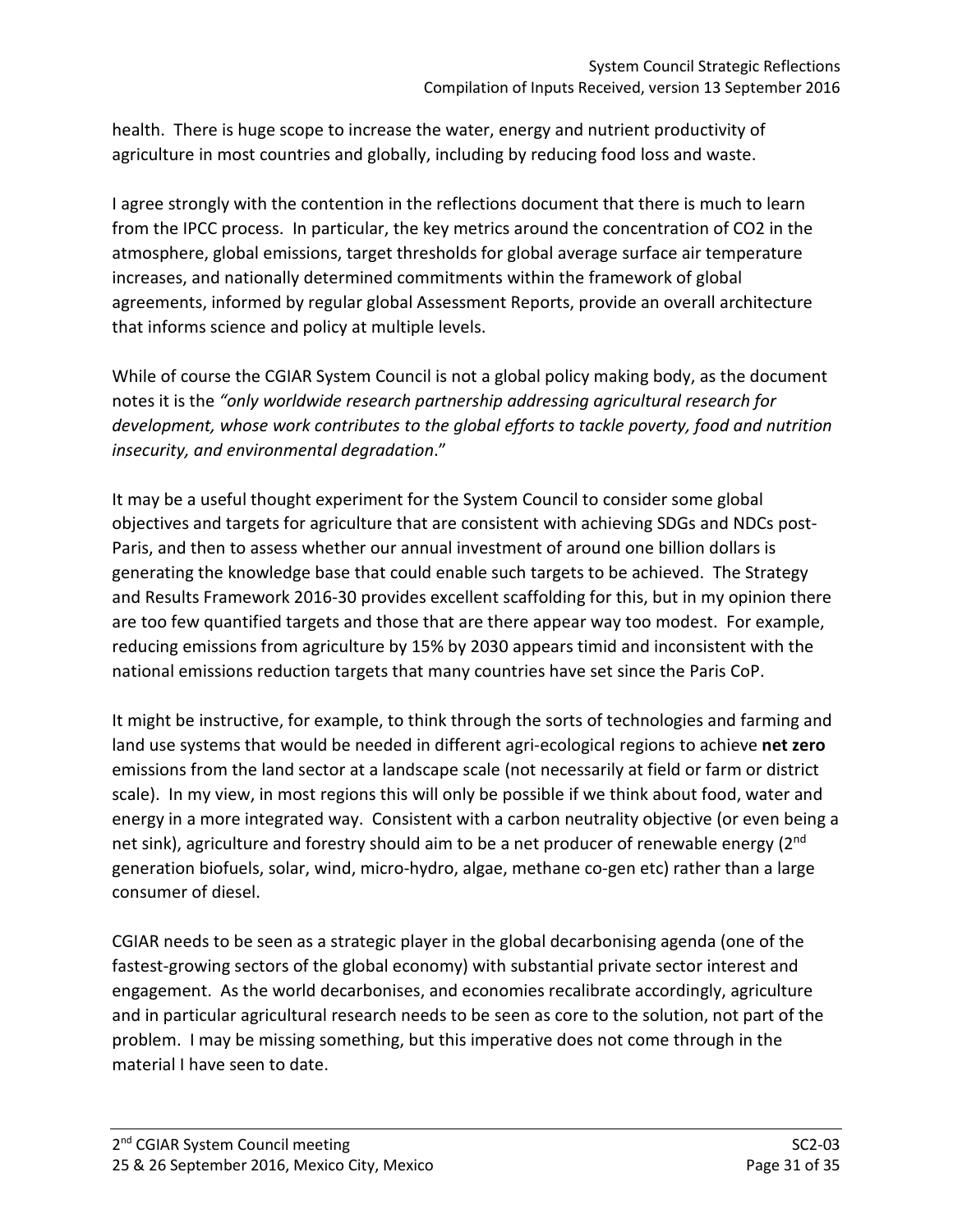CGIAR should be establishing the global knowledge framework for what some authors have called "the third agricultural revolution", based on very ambitious targets around increasing productivity and production without increasing the agricultural footprint, radically increasing water, energy and nutrient productivity, integrating renewables including 2<sup>nd</sup> generation biofuels, and looking for transformative innovations across whole value chains, including urban and peri-urban food production and exploiting waste streams. More ambitious targets will necessitate comparably ambitious agendas in strategic basic science – in areas such as biotech, ICT, energy, emissions reduction from ruminants and cropping systems – and equally ambitious agendas around integration, and policies, institutions and markets.

## **Focus**

The points in the reflections document about focus, building capacity and communicating narratives are well made but generic. The mention of gender looks like an afterthought, and youth is underdone. If we are to be more ambitious, as proposed above, then we will need careful identification and scoping of those issues that need to be tackled or at least coordinated globally, and where the CGIAR has a comparative advantage. We will also need a robust process for identifying those areas constrained by fundamental knowledge gaps that need strategic basic science and/or substantial investments in building scientific capability in people and infrastructure. Of those, some may have characteristics well-matched to CGIAR capabilities, others less so, and obviously we should focus on the former.

As chair of one of the National Collaborative Research Infrastructure platforms in Australia, I am all too aware of how long it takes to design and coordinate both the scientific input and financial investment to develop and implement new research infrastructure. As the document notes, the CG has done well with gene banks, driven by the long-range vision of some passionate individuals, backed up by astute institutional support. Where are the complementary investments in other areas of biotech, and other domains including for example, ICT, renewables and waste management? I'm not suggesting that the CG needs to own or even invest in new infrastructure in all of these areas, but at the very least we should have a good roadmap of what is being developed where, and the goodness of fit with our strategic agenda. There may be some useful co-investments we could make to ensure that new capabilities being funded by others can better service science needs for agriculture and food security.

By now, CGIAR collectively must be presiding over a mountain of data, with formidable potential to inform sophisticated modelling, foresighting and scenario development work. This could be one of the more compelling 'value adds' offered by the CGIAR with appeal to donors. Building our capabilities in this work obviously would also assist our impact assessment work, which I agree is vital, not optional. I am an enthusiastic advocate of the need to improve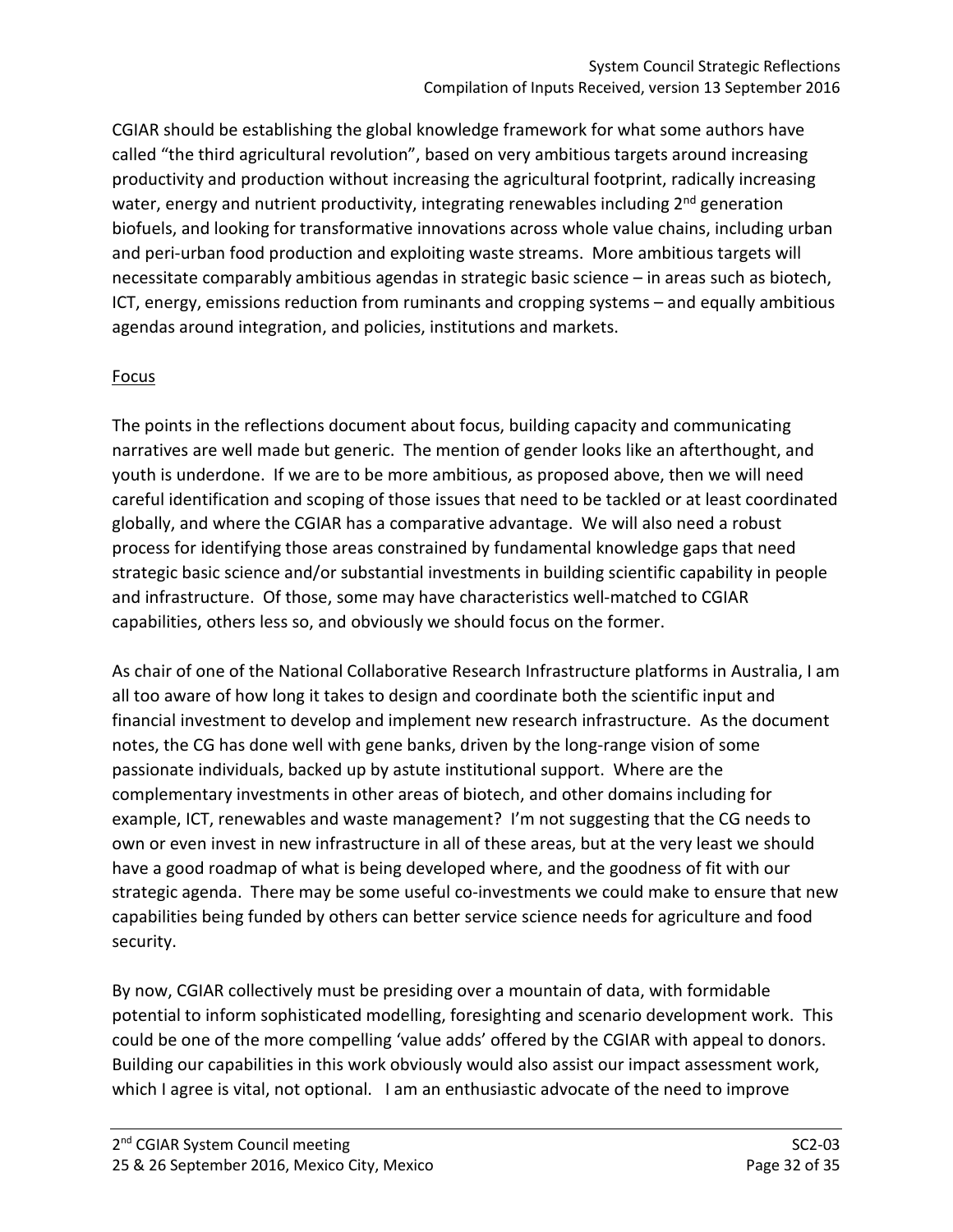impact evaluation. Australia is prepared to play a convening role in working with others to improve methodologies for evaluating research impact, demonstrating performance and telling the story in compelling ways. The economics profession has made a big contribution, but we need to get much better at measuring non-market values and the qualitative and quantitative co-benefits associated with improving food security and food system resilience.

In analyzing impact, and evaluating the CRPs, I hope we will undertake a ruthless examination of the current portfolio and new proposals to ensure that they are not crowding out NARS or incurring excessive opportunity and transaction costs, as well as being consistent with the more ambitious targets foreshadowed above. 'Business as Usual' (BAU) incrementalism would likely accentuate donor misgivings about the overall value proposition of the CG system.

My initial impression of the system is that much more and better integration across CGIAR centers (not just 'site integration') is needed to tackle the grand challenges of producing 70% more food by 2050 in a carbon-positive manner, using substantially less land, water, nutrients and energy per unit of output, protecting biodiversity and reversing deforestation, within more resilient and equitable food systems that empower women and girls, and better meet human nutrition and health objectives. While this may be a discussion for another day, are commodity/problem-based centers a hangover from the 20<sup>th</sup> century?

Picking up this point more broadly, I have a strong sense that if the CGIAR does not assume a much more ambitious, forward-looking stance that is at least as ambitious as the agenda mapped by world leaders in Paris, then we risk being seen as a 20<sup>th</sup> century response to 20<sup>th</sup> century problems, out of step with the urgency

#### **BMGF**

The CG has been on a disturbing path in terms of W 1/2 funding. While the organizational transition from the Consortium model to the new structure is encouraging, it is not clear if the system will be able to reverse the negative W 1/2 funding trend. Theme 7 (with 5 and 6 providing evidence for 7) is both the most important and the most urgent of the themes. The reviews of the CRPs by the foundation's experts for the donor review process didn't increase the perception that the foundation might be able to be comfortable funding through Window 2. When we reviewed the CRPs, using the BMGF standards for what we normally fund, we were disappointed that they lacked focus and a clear sense or priorities. This reinforces the need to seriously address Theme 7 and to maintain our focus until we are sure this theme has been addressed. This is not to say that the other themes are unimportant, only that we need priorities for how the System Council spends its time.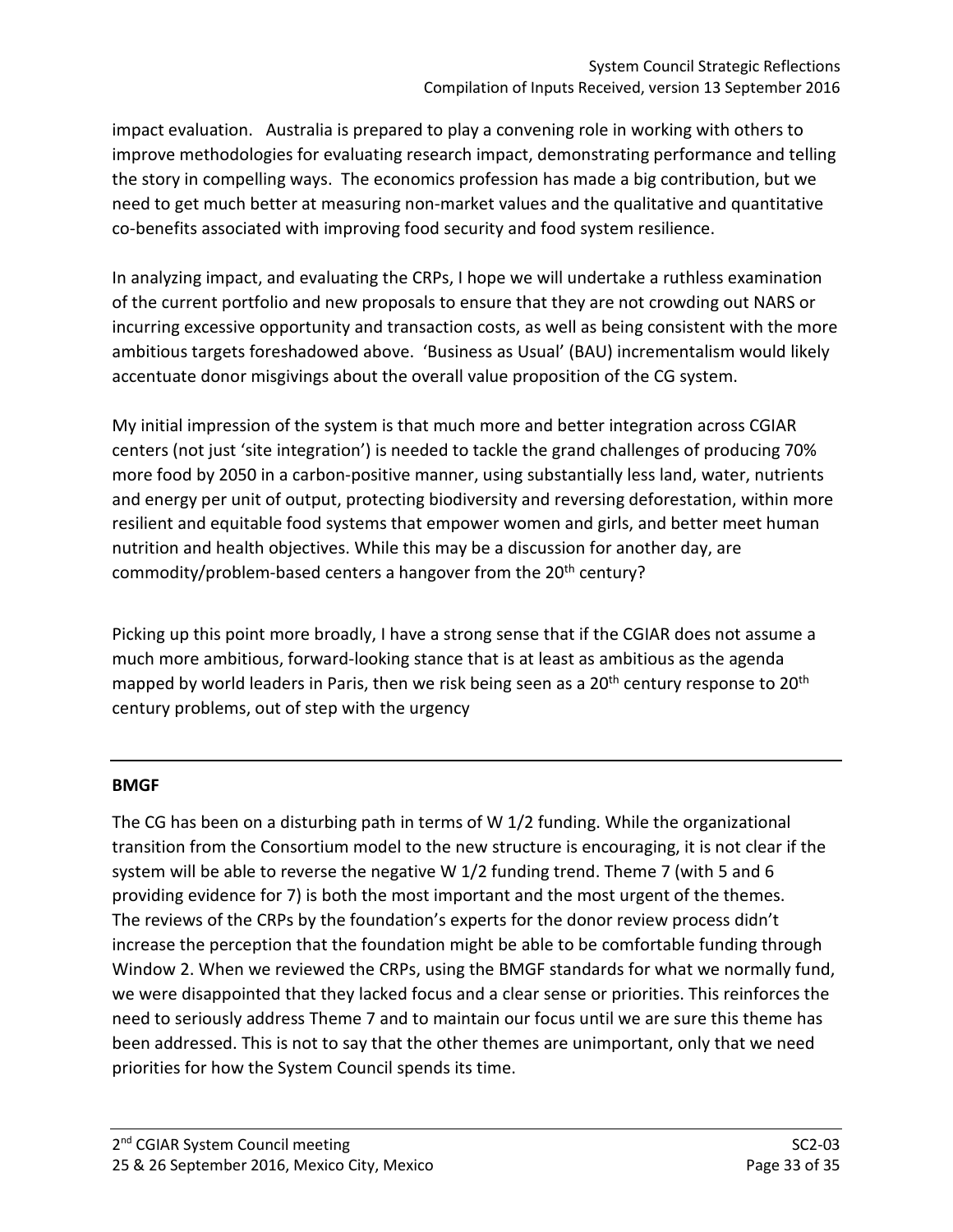### **USAID**

One challenge we have is on the one hand reflecting the discussion, and on the other hand generating what in our view would be the most strategic, compelling document. That is something that perhaps others will be thinking about also.

Context: We think the paper would be stronger by providing the SDG context up front, particularly SDG 2, which calls for ending hunger by 2030—only 14 years away. Research has to be part of achieving the goal—to us that is the most compelling context in which the CGIAR needs to step up. I think that this point came out in the discussions and that the 5-10 year timeframes needed to be seen as being milestones regarding being on track to the larger goal.

#### **World Bank**

If the idea is to identify a sub-set of themes that could be taken forward sooner rather than later, we would prioritize Themes 7, 1, and 3 (in that order). We suspect it will be difficult to secure more—and more stable—funding (Theme 7) unless we can demonstrate performance (Theme 5) and communicate impacts (Theme 6), which suggests that those three themes are linked.

## **Bioversity International Board of Trustees**

Bioversity International strongly supports the initiative of the CGIAR System Council to conduct strategic reflections about the wider development issues the world needs to address and the best ways to tackle them. This has to include some deep thinking on how CGIAR will have to operate in the future to retain and enhance its value add to the multiple other actors operating in the complex and interlinked field of agriculture, development, natural resource management, nutrition and health.

The CGIAR has by now evolved into a rather complex system with multiple foci tasked with functions of foresight, impact assessment, priority setting, monitoring, evaluation and learning, results-based management etc. The development of the new set of CRPs has included thorough discussion of impact pathways, theories of change, gender strategies, etc. Platforms will address critical cross-cutting issues of genetic resources, plant breeding and big data.

Given the above institutional context Bioversity International considers it very timely for the System Council to identify a limited number of issues requiring more medium- to long-term reflection such as the seven "buckets". Once the System Council has agreed on the issues, it should task the appropriate units within the organization to address them and report back to